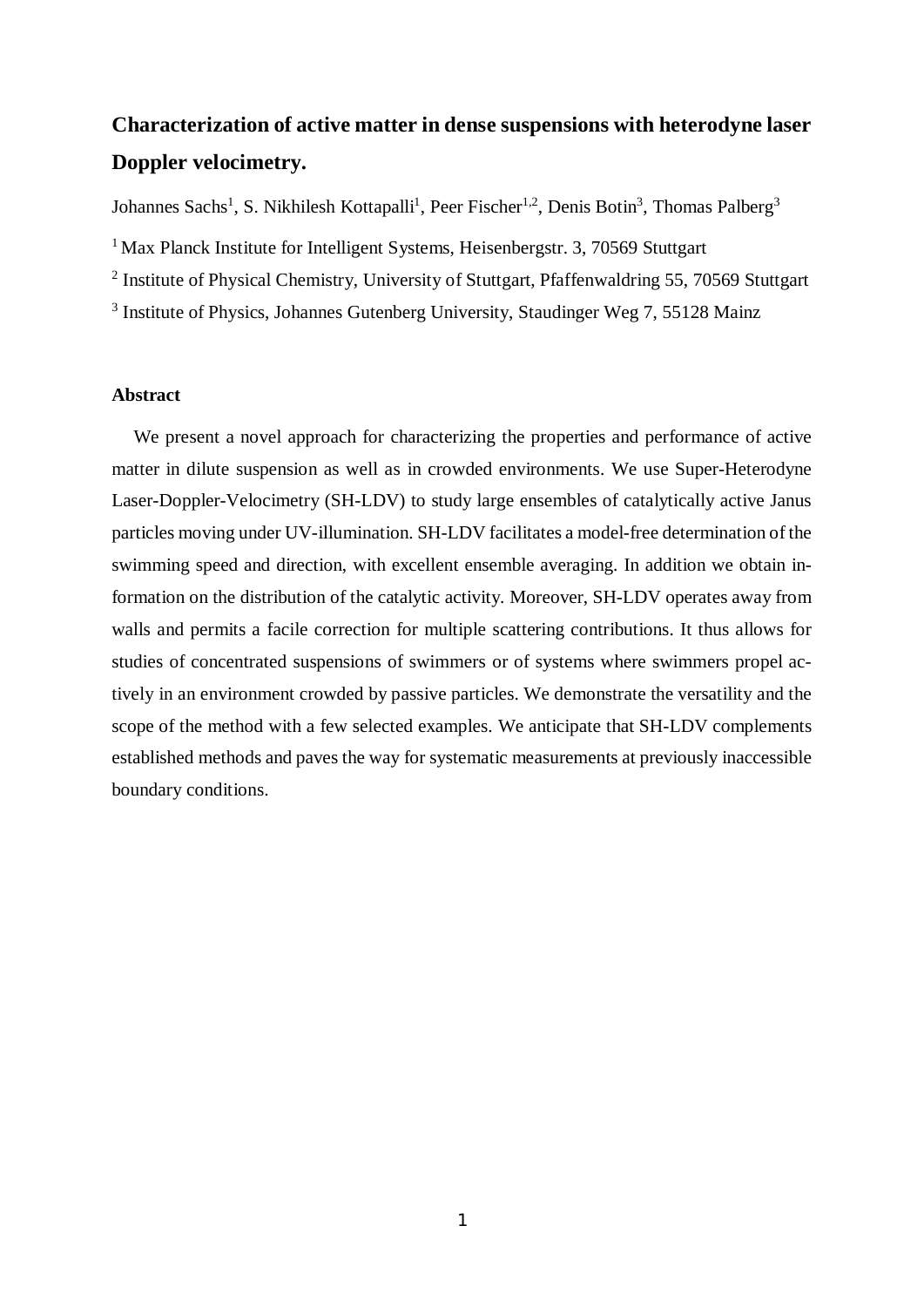#### **Introduction**

Active Matter is a rapidly evolving emergent field of Soft Matter Physics triggering intense experimental and theoretical activity [1-3]. Catalytic Janus particles present a model system within the large class of self-propelled particles [4-17]. Properties and performance of individual particles and small ensembles are readily accessible by (confocal or holographic) microscopy utilizing particle tracking and image analysis for structural and dynamical characterization [18-20]. Particle image velocimetry [21] or Dynamic Differential Microscopy (DDM) are suitable for studies of larger ensembles of individually propelling swimmers [17,22,23]. Both approaches, however, reveal severe technical drawbacks (e.g. low statistics or the necessity for a fitting model), when more interesting situations are addressed. Swimming in crowded environments, collective swimming and density dependent phase separation have already received a lot of theoretical interest [1,2,24-30], which, however is not yet fully complemented by experimental work. The main experimental challenges are reliable ensemble averaging and increased turbidity of concentrated or crowded samples. In particular, multiple scattering severely complicates acquisition of reliable information from the collected data in many optical approaches at large densities. Therefore, Multi-speckle X-ray photon correlation spectroscopy (XPCS) has been applied which is able to return information on active motion fluctuations and passive diffusion simultaneously [31]. This however, is instrumentally somewhat more demanding than cross correlation techniques in conventional homodyne or heterodyne laser light scattering approaches [32,33]. Moreover, correlation schemes based on homodyne scattering return information on fluctuations of the number of particles in the probed volume [34], or on the velocity differences within the probed volume as projected on the scattering vector *q* [35], which both relate to the velocity fluctuations about its mean. In particular the latter information may be very difficult to extract in situations, where the velocity differences within the probed volume do not remain small [36]. Correlation techniques can therefore separate the advective and diffusive components of the dynamics along vertical and horizontal directions, but not return magnitudes and directions of average velocities. In the present paper, we present a simple alternative for characterizing the swimming performance of catalytic Janus nanoparticles in terms of their average velocities and directions. We based our approach on Laser Doppler Velocimetry (LDV), which is a heterodyne light scattering technique analysing data in frequency domain instead of correlation time domain. Use of this approach has been reported already very early, for studies of particle diffusion [37] but it was not much followed after the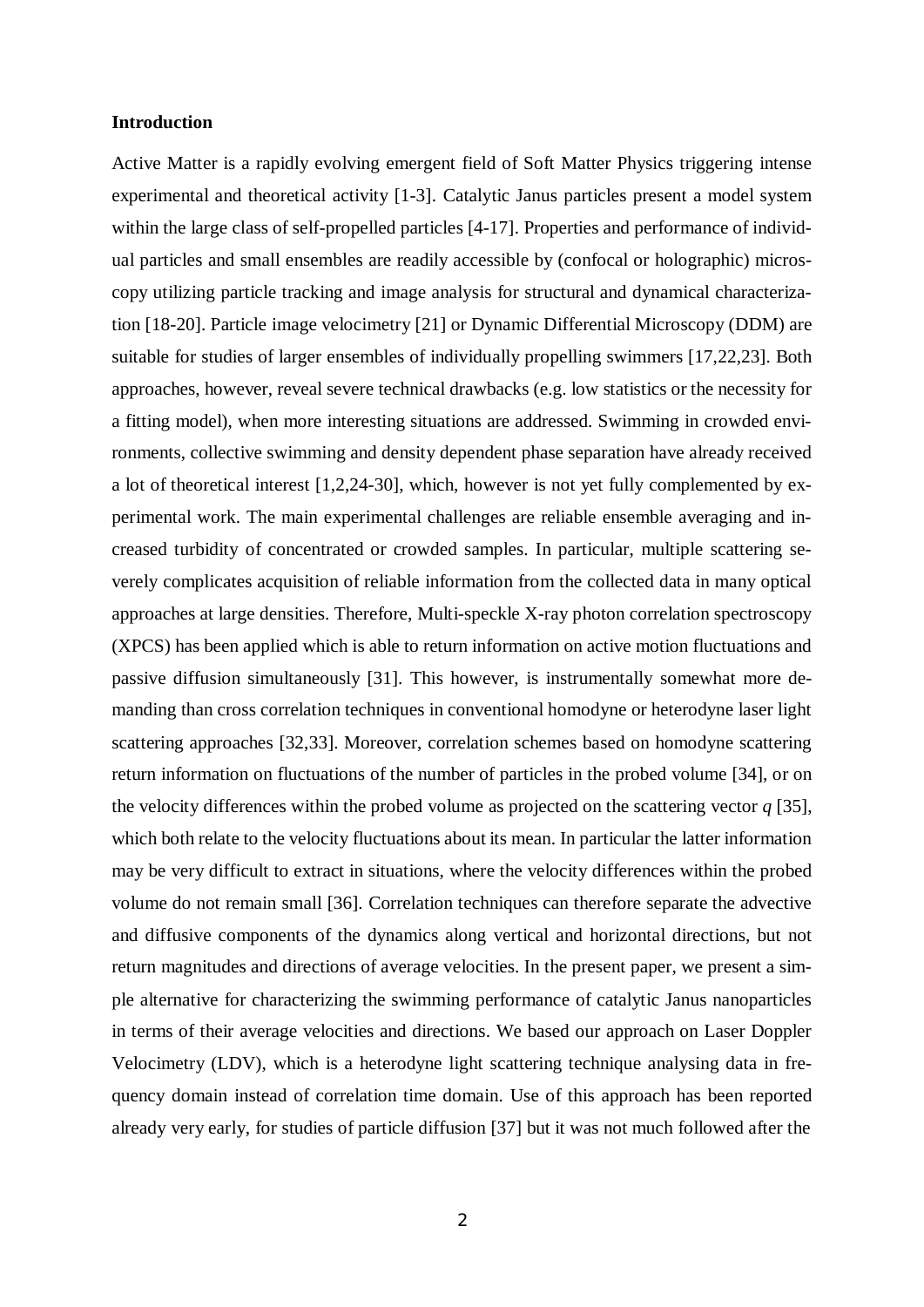

**Fig. 1** a) SEM image of the as prepared  $SiO<sub>2</sub>/TiO<sub>2</sub>$  Janus particles JP550 (scale bar 200nm). b) Schematics of the photo-catalytically active Janus particle. Upon UV irradiation electron-hole pairs are generated in the anatase-TiO<sub>2</sub> that will drive the decomposition of  $H_2O_2$ . The decomposition occurs only on one half of the particle, thus giving rise to a concentration gradient across the swimmers surface that will move the particle self-phoretically through the surrounding fluid [14].

rapid development of time domain Dynamic Light Scattering (DLS). However, it quickly became a versatile standard approach to probe flowing, sheared or even turbulent systems [38- 40].

We here employ the recently introduced Super-Heterodyne Laser Doppler-Velocimetry (SH-LDV) allowing for the correction of multiple scattering by an empirical post-recording correction scheme [41]. There, both velocimetry and the determination of average diffusion coefficients, D, was possible with a statistical uncertainty of  $\sigma \le \Delta D/D \approx 0.02$  at transmissions of 40% and larger and we studied systems undergoing phase transitions and suspensions under symmetric and asymmetric solvent flows [42]. For the competing cross correlation techniques, similar values have been reported, with modulated 3D cross correlation showing somewhat better marks due to the modulation induced increase of the intercept [32]. In the instrumental setup used here, we combine super-heterodyning (rendering the actual signal free of low-frequency noise and artefacts) with small angle scattering (allowing model-free access to the velocity distribution irrespective of the sample structure) and a large detection volume (providing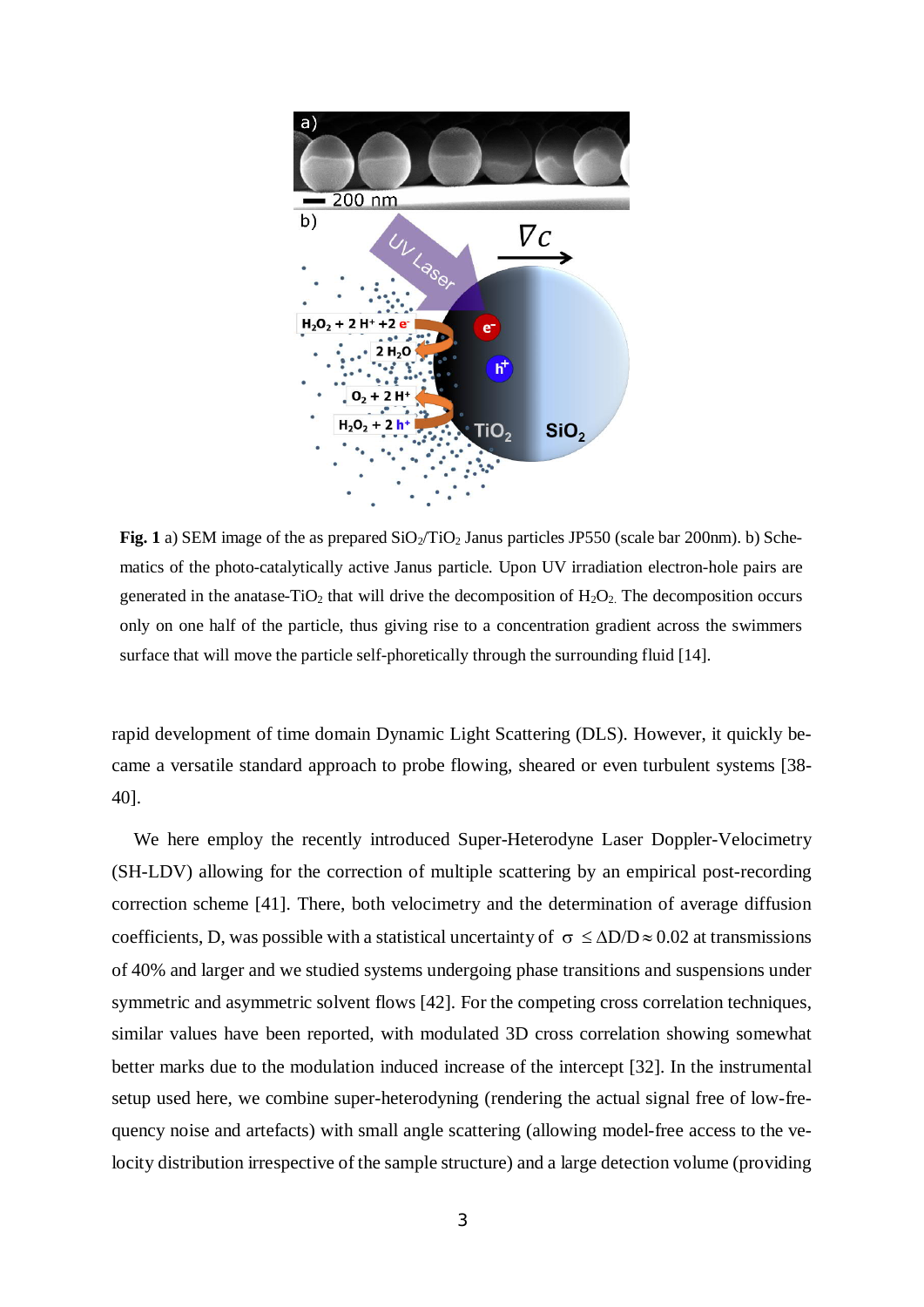excellent ensemble averaging). Moreover, we use a facile frequency-space correction scheme to isolate and subtract the multiple-scattering background and obtain high quality Doppler spectra for evaluation. This for the first time enables us to characterize the performance of catalytic self-propelled micro-swimmers in a turbid background bulk suspension of passive particles.

#### **Experimental**

For our demonstrations, we chose  $SiO<sub>2</sub>/TiO<sub>2</sub>$  Janus particles based on a  $SiO<sub>2</sub>$  bead with hydrodynamic radius *a*h = 259±7 nm (SiO2-F-SC68, microParticles GmbH, Berlin, Germany) onto which  $TiO<sub>2</sub>$  has been deposited. The Janus particles are fabricated similar to the ones described in [14]. Briefly, a closed-packed monolayer of  $SiO<sub>2</sub>$  beads is formed using the Langmuir-Blodgett technique and then transferred onto a Si-wafer, followed by a physical vapour deposition of  $TiO<sub>2</sub>$  under an oblique angle (85 $^{\circ}$ ) and continuous (fast) rotation of the substrate. Afterwards the sample is annealed (450 $\degree$ C for 2h) in order to form anatase-TiO<sub>2</sub> and subsequently dispersed into solution via a sonication bath. The dry radius after coating is  $a_{\text{SEM}} =$ (275±8) nm. The lab code for these particles is therefore JP550 where JP denotes the Janus Particle and the number denotes the Scanning Electron Microscope (SEM) diameter. Fig. 1 a) shows an SEM image of the  $TiO<sub>2</sub>$ -capped Janus particles on the wafer. Our fabrication scheme allows to manufacture a full wafer yielding a high number of particles  $(N-10^{10})$  at once, giving us the freedom to create highly concentrated particle suspensions that are necessary to perform bulk light scattering experiments with larger sample volumes.

Under excitation with UV light  $(\lambda=375$ nm) electron-hole pairs can be generated in the anatase-TiO<sub>2</sub> cap which activate the decomposition of  $H_2O_2$ , causing a chemical gradient across the Janus particle surface. This gradient drives the self-phoretic motion as schematically depicted in Fig. 1b). In the present experiments, the peroxide concentrations ranged from 0.5% to 3%. By switching the illumination on and off, we can change the Janus particles' motion from purely Brownian passive to self-propelling active swimming. This type of catalytically active Janus particles are able to follow the direction of the incident UV light, and can even propel against gravity when illuminated from below [14]. Low concentration samples of Janus particles in general [6,10] and of light-switchable types in particular have been extensively investigated elsewhere [7,9,12,14]. However, the vast majority of experiments are measured in close proximity of a surface, which could dramatically influence the propulsion [5] and interaction [13] characteristics. Moreover, most studies rely on particle tracking being subject to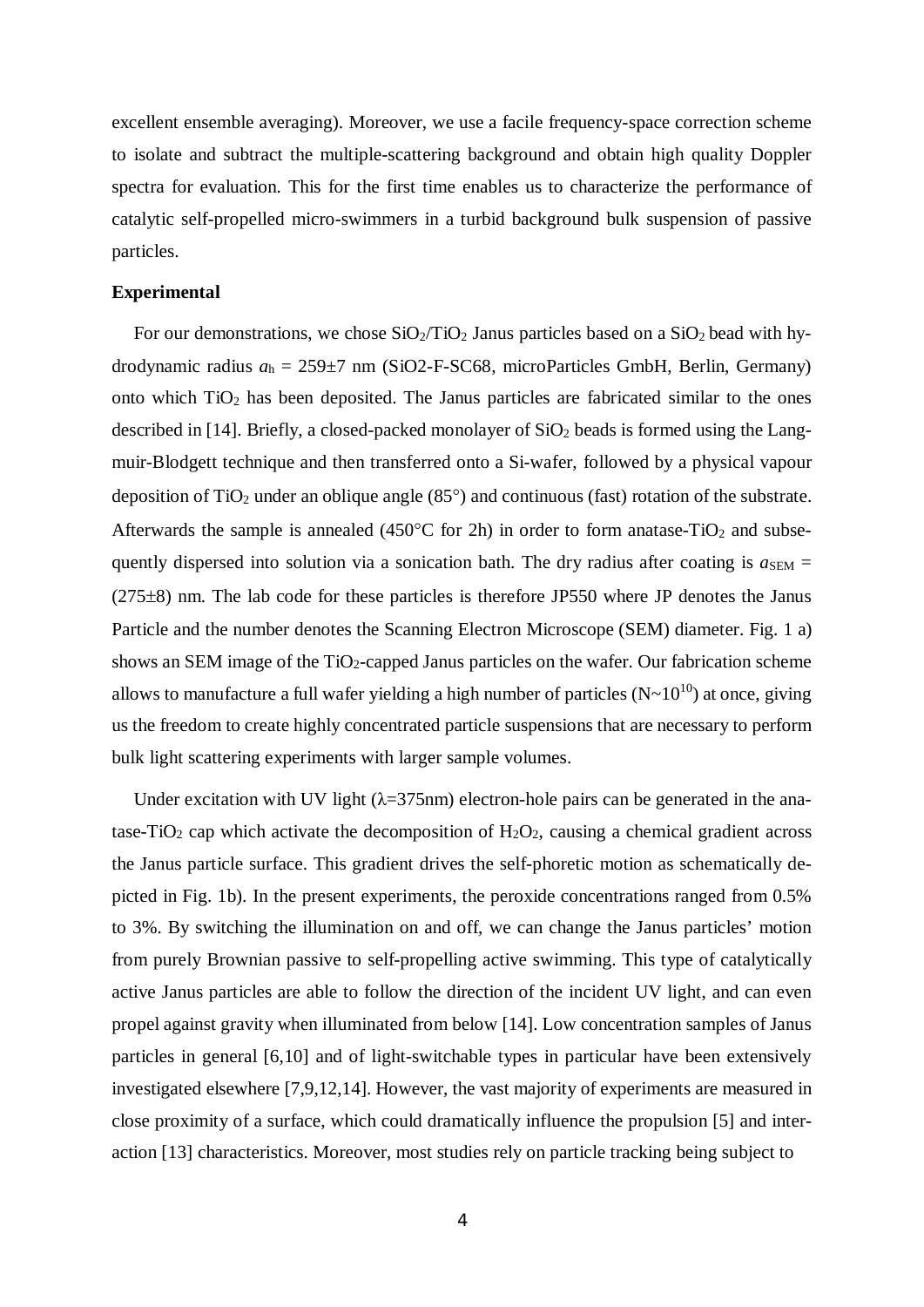

**Fig. 2** a) Experimental setup and scattering geometry in top-view. Illuminating ( $I_{ill}$ ,  $\omega_{ill} = \omega_0$ ) and reference (I<sub>ref,  $\omega_{ref} = \omega_0 + \omega_{Bragg}$ ) beams, cross under a scattering angle  $\theta_s = 7.6^\circ$  inside the suspension</sub> filled sample cell with thickness  $d = 10$  mm (refraction at cell walls not drawn here). The reference beam is collinear with the observation direction. Scattered light is focused by lens  $(L)$  at  $f = 50$  mm onto a small circular aperture (CA), collected by a gradient-index lens (GL) and fed into an optical fibre leading to the detector (not shown). Precise location of CA selects the detected vector of scattered light and restricts it to  $\mathbf{k}_s = \mathbf{k}_{ref}$ . The distance CA-GL defines the diameter of the cylindrical detection volume  $(V_D)$ , boxed area inside the cell) adjusted to contain the complete path of the illuminating beam inside the cell. Note that it covers the central region of the widened UV beam activating the catalytic swimmers. A horizontal slit aperture (SA) rejects any light travelling outside the *x*-*z* plane and a polarizer (P) assures V/V scattering geometry. b) Wave vectors of the illumination beam,  $\mathbf{k}_{\text{ill}}$ , and of the reference beam,  $\mathbf{k}_{\text{ref}} = \mathbf{k}_{\text{s}}$ , yielding a scattering vector **q** parallel to the cell axis. The scattered light is Doppler shifted by  $\omega_D = \mathbf{q} \cdot \mathbf{v}_z = (\mathbf{k}_s - \mathbf{k}_{i11}) \cdot \mathbf{v}_z$ , which is positive, if the particles move co-linear with the wave vector of the UV illumination,  $k_{UV}$ . c) A photograph of the sample cell filled with dense suspension of beads make the pronounced multiple-scattering halo of the reference as well as the illumination beam visible so they can be seen by the naked eye.

serious statistical issues[18,19]. It's therefore highly desirable to have alternative measurement techniques that are able to measure the Janus particle propulsion in bulk, avoiding perturbative wall effects and yielding a much better statistical confidence.

Crowded environments were examined by suspending the active Janus particles in a dispersion of passive polystyrene latex micro-particles of radius  $a<sub>h</sub> = 167$  nm and size dispersity *PI*=0.08 (IDC Portland, USA, batch #1421, labcode PS310). Depending on the PS310 concentration this yielded samples with strongly reduced optical transmittance and substantial amounts of multiple scattering. Our systems are studied with an SH-LDV instrument (Fig. 2a)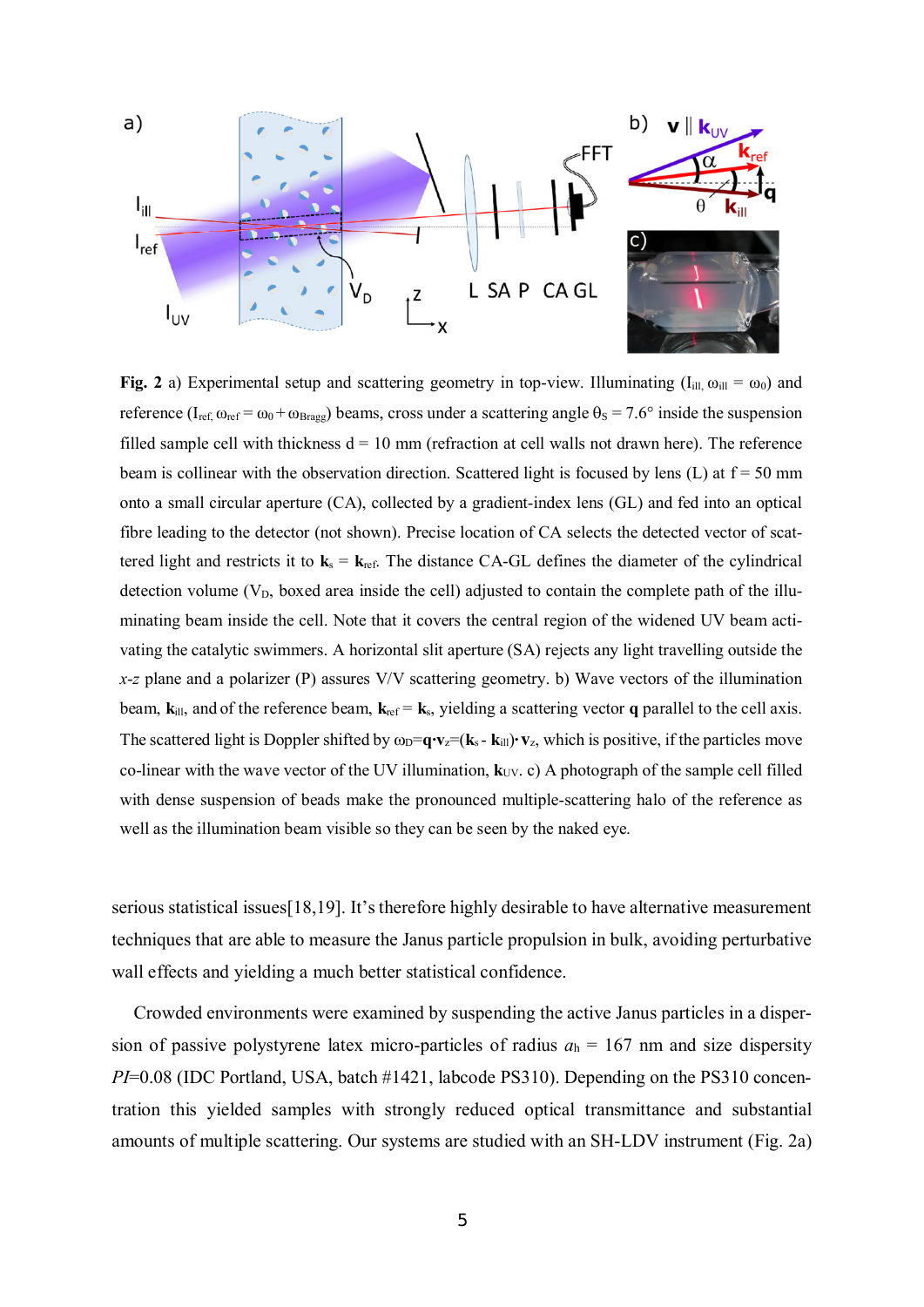that has recently been described elsewhere with a detailed characterization of its performance[41]. The technique employs super-heterodyning [43] to separate the desired super-heterodyne part from homodyne and low frequency noise contributions to the measurement signal. In short, light of an illuminating beam and a reference beam propagate through a cuvette containing the sample. The reference beam and light scattered by the particles superimpose at the detector which monitors the resulting intensity. The frequency-shifted reference beam acts as a local oscillator generating a beat in intensity, which will be altered by the Doppler shift of the scattered light. A hardware based Fourier transform analyser (OnoSokki DS2000, Compumess, Germany) provides the power spectrum of the measured intensity time trace as a function of linear frequency  $f = \omega / 2\pi$ .

In general, the measured intensity contains parts stemming from the homodyne scattering (scattered light mixing itself) and from the heterodyne scattering (scattered light mixing with the light from the local oscillator). These contributions are separated in frequency space *via* a shift of the heterodyne part by  $\omega_{\text{Bragg}}$ . The shift between reference and illuminating beams is introduced utilizing a pair of stabilized acousto-optic modulators (AOM) delivering a nominal frequency difference of  $\omega_{\text{B,nominal}} \pm \Delta \omega_{\text{nominal}} = 3000.0 \pm 0.5$  Hz. In practice, when setting the AOM, we found centre frequencies in the range:  $\omega_{\text{B,exp}}(t=0) = \omega_{\text{B,nominal}} \pm 0.2$  Hz. We also checked for the temporal stability and found that over the duration of a typical measurement (30 min)  $\omega_{\text{B,exp}}(t) = \omega_{\text{B,exp}}(t=0) \pm 0.04$  Hz. The present SH-LDV instrument further features small angle scattering, which allows an efficient correction scheme to isolate the single-scattering signal from undesired multiple-scattering contributions [41] (for a recently realized prototype for wide angle scattering see[44])

The optical axis of the setup coincides with the propagation direction of the reference beam, i.e.,  $\mathbf{k}_{ref}$ . The sample is further illuminated by a widened parallel UV laser ( $I_{UV} = 19.5$  mW) to UV-activate the catalytic particles. The UV illuminated region covers both reference and illumination beams, as shown in Fig. 2a). The propagation direction of the UV beam inside the cell encloses an angle  $\alpha$  with the x-axis. Neglecting the small difference in refractive index for the two wavelengths, we typically chose  $|\alpha|=18.8^{\circ}$ . For some experiments, we switched the direction of the UV illumination symmetrically with respect to the x- axis. In the present experiment, the detection optics ensure that only the light scattered with the same wave vector as of the reference beam  $\mathbf{k}_s = \mathbf{k}_{\text{ref}}$  is collected. It is convenient to base the definition of the scattering vector **q** on the momentum transfer from the moving particles to the scattered photons: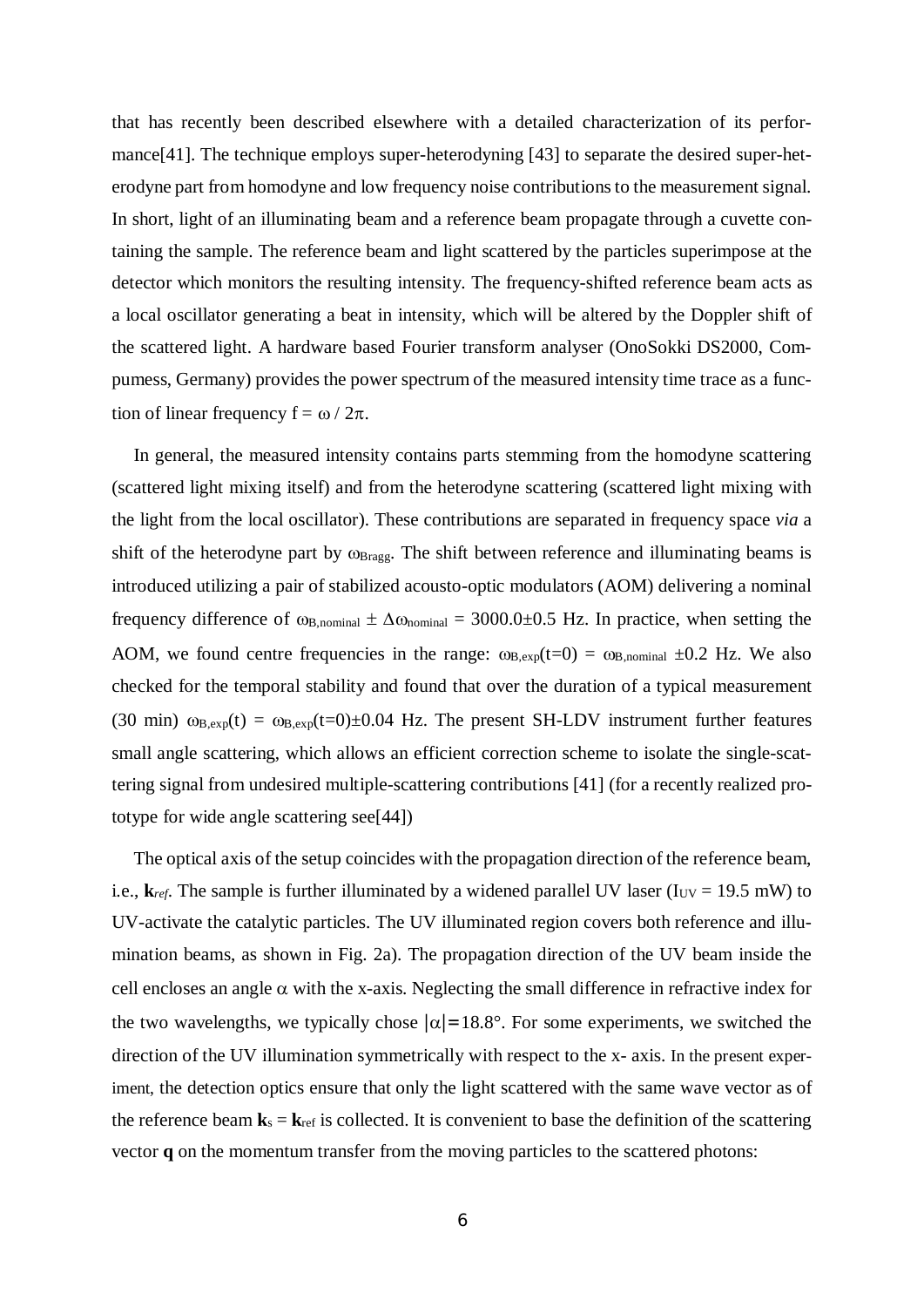${\bf q} = {\bf k}_s - {\bf k}_{i11}$  pointing in positive z-direction [45]. Its magnitude  $|{\bf q}| = q = \frac{4\pi R_s}{a}$  $\mathbf 0$  $q = \frac{4\pi n_S}{r} \sin(\theta/2)$  $\mathbf{q} = q = \frac{4\pi R g}{\lambda_0} \sin(\theta/2)$  depends

on the scattering angle  $\theta$ , the laser wave length  $\lambda_0$  and the suspension refractive index *n*s. In the present configuration we have  $\lambda = 633$  nm,  $\Theta = 7.6^{\circ}$  and ns = 1.333, which results in  $q = 1.75 \mu m^{-1}$ . Note that the light scattered by particles moving in the UV illumination direction is Doppler shifted with a frequency:

$$
\omega_D = \mathbf{q} \cdot \mathbf{v}(x, y, z) = q \mathbf{v}_z = q \mathbf{v}(x, y, z) \cdot \sin(\alpha)
$$
 (1),

which depends on the component of the (spatially-dependent) velocity of the particles  $v(x,y,z)$ projected onto the scattering vector. Here  $\alpha$  denotes the angle between the UV- and x-axis, and **v**z is the velocity's z-component, which is parallel to **q**. Motions out of the scattering plane (e.g. driven by thermal convection) are therefore not detectable in the present set-up. During a measurement, each individual frame covers a duration of *t*frame = 32 s, with overlap adjustable between 0 and 16 s. The signal gets averaged over successive frames for a total measurement time, T, typically a few thousand seconds. In a few runs, we found additional, transient intensity readings, which were significantly larger than average. This was traced back to bubble formation due to the catalytic processes at the particles. Corresponding runs were discarded.

A detailed scattering theory was already worked out elsewhere [46]. Briefly, we consider the case of scattered light with Gaussian statistics and particles drifting with a constant velocity **v**. In addition, we assume the particles to undergo Brownian motion with an effective diffusion coefficient, *Deff*, which may depend on direct and hydrodynamic particle interactions, as well as on activity. The super-heterodyne power spectrum  $C_{\text{shef}}(\mathbf{q},\omega)$ , is the time Fourier transformation of the super-heterodyne mixed-field intensity autocorrelation function, *Cshet*(**q**,t), that generally contains homodyne and heterodyne contributions:

$$
C_{\text{sheet}}(\mathbf{q},\omega) = \frac{1}{\pi} \int_{-\infty}^{\infty} d\tau \cos(\omega \tau) C_{\text{sheet}}(\mathbf{q},\tau)
$$
\n(2)

Here  $\omega$  is the circular frequency and  $\tau$  the correlation time. In [46] we had derived its form in detail accounting for all components arising from singly scattered and reference light. Parasitic scattering at optical surfaces, multiple scattering and noise terms were not considered, as they are simply superimposing and can conveniently be removed from the raw data [41]. The corresponding single scattering power spectrum reads: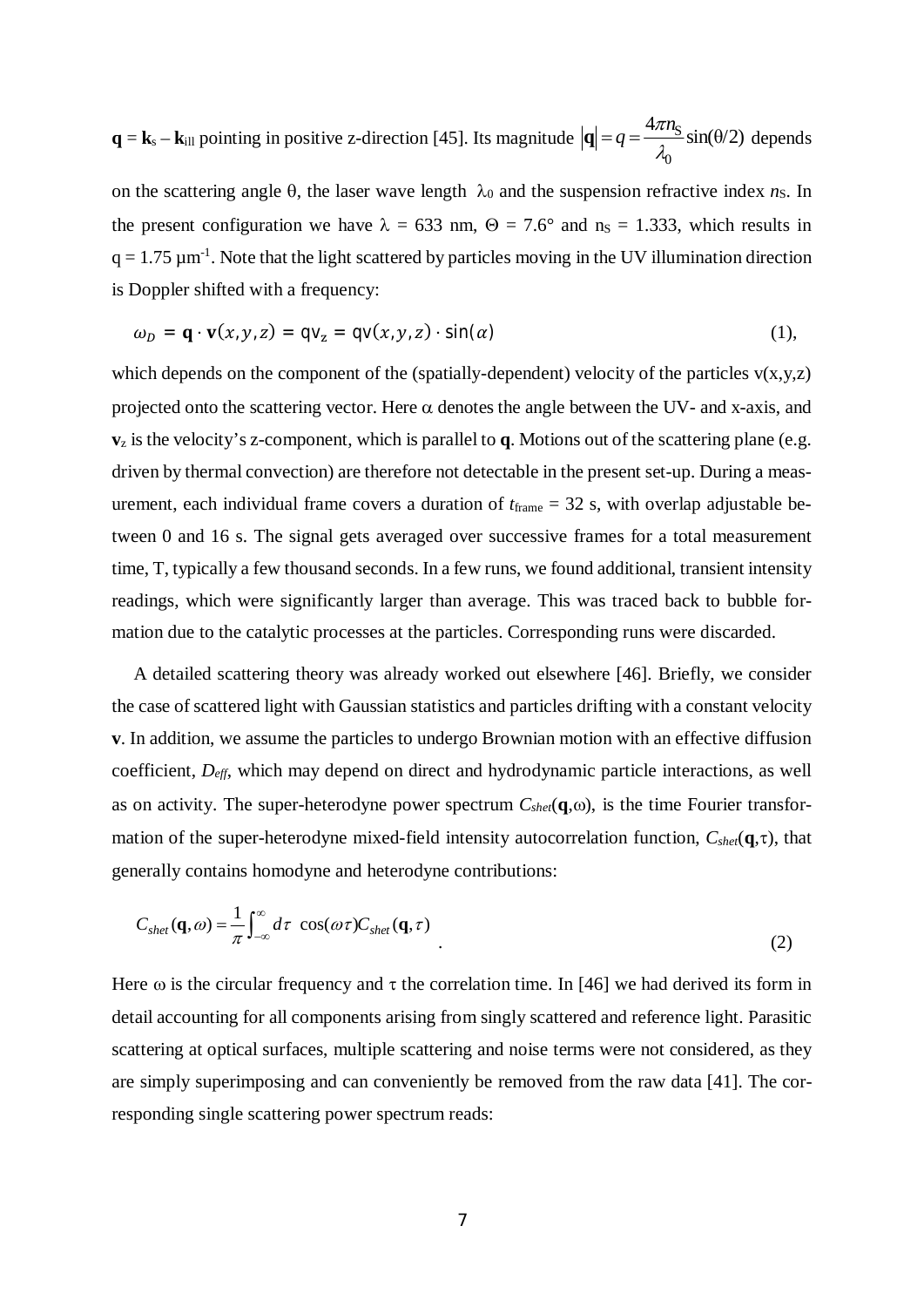$$
C_{\text{sheet}}(\mathbf{q}, \omega) = \left[I_{\text{ref}} + \langle I_s(\mathbf{q}) \rangle\right]^2 \delta(\omega)
$$
  
+ 
$$
\frac{I_{\text{ref}} \langle I_s(\mathbf{q}) \rangle}{\pi} \left[\frac{q^2 D_{\text{eff}}}{\left(\omega + \left[\omega_B + \omega_D\right]\right)^2 + \left(q^2 D_{\text{eff}}\right)^2} + \frac{q^2 D_{\text{eff}}}{\left(\omega - \left[\omega_B + \omega_D\right]\right)^2 + \left(q^2 D_{\text{eff}}\right)^2}\right]
$$
(3)  
+ 
$$
\frac{\langle I_s(\mathbf{q}) \rangle^2}{\pi} \frac{2q^2 D_{\text{eff}}}{\omega^2 + \left(2q^2 D_{\text{eff}}\right)^2}
$$

where  $I_{ref}$  is the reference beam intensity, and  $\langle I_s(q)\rangle$  is the time-averaged single scattering intensity for the chosen *q*. The subscript *shet* stands to specify the case of super-heterodyning, i.e. including the frequency shift between illuminating and reference light. The super-heterodyne power spectrum contains three terms: a trivial static background, the super-heterodyne Doppler signal and the homodyne signal (for examples of typical raw-spectra see e.g. [41,44,42]). Due to the super-heterodyning these terms are well separated in central frequencies. Both the static  $\delta$ -peak and the homodyne signal are insensitive to the particle drift motion and are centred at  $\omega = 0$ . The two super-heterodyne Lorentzians are centred at  $\pm(\omega_B+\omega_D)$ , i.e. for a particle motion in the direction of UV illumination, resulting in a positive Doppler shift, both parts of the spectrum are shifted further outward from the origin. In the present integral mode, scattered light is collected from the complete cross section of the cell, which is illuminated by the central part of the widened UV beam that is activating the self-propulsion of the particles. The super-heterodyne signal thus averages over the projection of all velocities present in the detection volume. In fact, writing a normalized particle velocity distribution,  $p(v) \sim dx/dv$ [47] in terms of the normalized distribution of Doppler frequencies  $p(\omega_D)$ , the spectrum can be written as convolution integral:

$$
C_{\text{sheet}}(\mathbf{q}, \omega) = \int d\omega_D \ p(\omega_D) C_{\text{sheet}}^0(\mathbf{q}, \omega) \tag{4}
$$

Both homodyne and background terms of Eq. 2, stay unaffected by the convolution with the particle velocity distribution. The two parts of the super-heterodyne Doppler spectrum, now, are diffusion-broadened distributions of Doppler frequencies about the averages, determined by the mean particle velocity. Note, that for any given UV illumination, the shape of  $C_{\text{shef}}(\mathbf{q},\omega)$ is determined by a convolution of the intensity distribution across the detection volume with the distribution of catalytic activities. Thus, for dilute suspensions of large particles with weak Brownian motion and weak spatial variation of UV intensity, we should be able to obtain valuable information about the catalytic activity via the catalytic self-propulsion.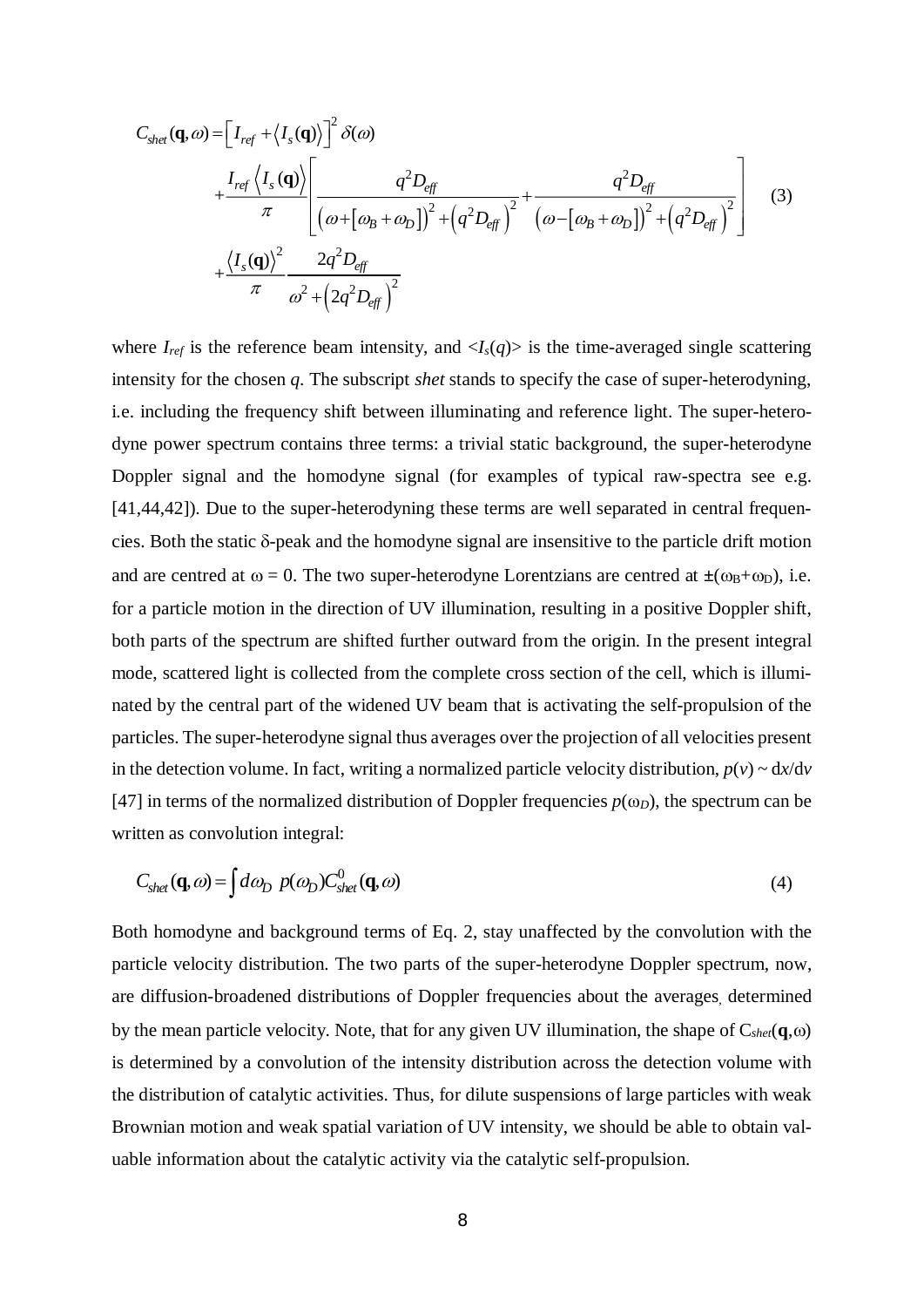

**Fig. 3** Typical spectra obtained by a SH-LDV experiment. a) Power spectra obtained by averaging over N = 54 individual frames (total measurement time T = 1500 s) for JP550 with w(H<sub>2</sub>O<sub>2</sub>) = 2.5% without (red) and with (black) UV illumination. The spectrum for particles that are not catalytically active is a Lorentzian, centred at the Bragg frequency  $\omega_B \approx 3$  kHz. Active motion towards the detector results in a positive Doppler shift. The signal change in shape reflects the diffusion broadened velocity distribution appearing under UV-illumination. Inset: magnified region close to  $\omega_B$  Note that the Bragg frequency here becomes visible as sharp peak centred at  $\omega_B = 2999.875$  Hz. Such peaks are present in most spectra and result from the beat of the reference light with unshifted illumination light scattered at e.g. the cell surface. The region between vertical lines is excluded (masked) in subsequent fitting and evaluation. b) Magnified central region of a particle-free signal measured in pure water (red) and 2.5% hydrogen peroxide solution (black). Inset: same data displayed for a larger frequency range. No signal, except for the sharp peak at the Bragg frequency (here at  $\omega_B = 3000.3$  Hz) emerging from a frequency independent noise floor, is detected. The spectral shape of these two successively taken spectra coincides near quantitatively

### **Results and Discussion**

We now turn to various demonstrations of the data obtainable in SH-DLV experiments and the scope of the present instrument. First, we investigated the  $SiO<sub>2</sub>/TiO<sub>2</sub>$  Janus particles (JP550) at a number concentration of  $n_{\text{IP550}} = 5 \cdot 10^{14} \text{ m}^{-3}$  suspended in a 2.5% aqueous H<sub>2</sub>O<sub>2</sub> solution. Their typical Doppler spectra with and without UV illumination are displayed in Fig. 3a). Without UV-illumination (red) a central Lorentzian indicates purely Brownian motion. With UV-illumination a slightly asymmetrically broadened Doppler peak, shifted to the right, indicates particle propulsion in the direction of **k**ref and allows for an easy discrimination between passive and active motions. This becomes even better visible in the inset of Fig. 3a showing a magnification of the central regions of the spectra.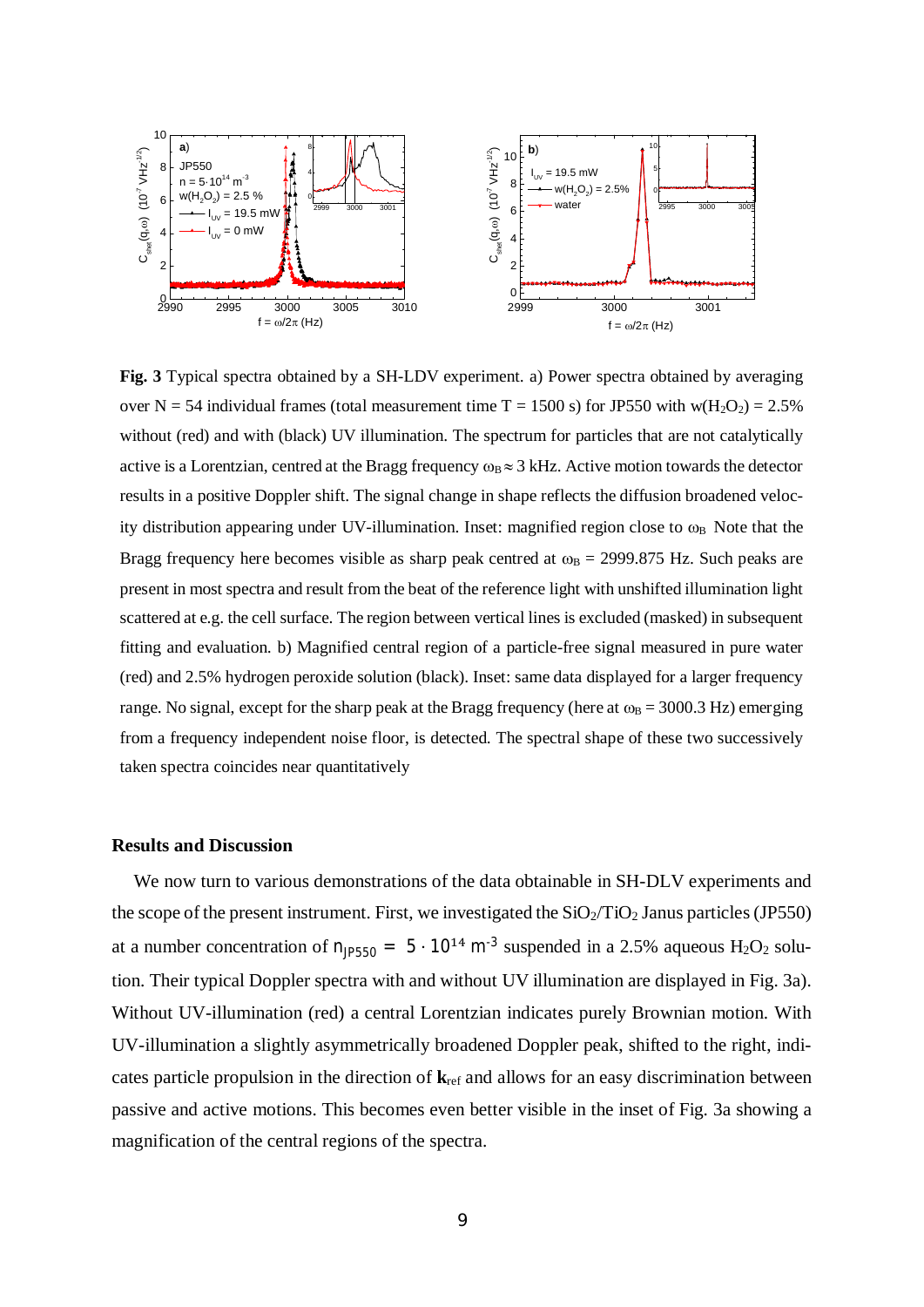At  $\omega_B$  = 2999.875 Hz, a sharp line of full width at half maximum FWHM =  $\Delta \omega_B \approx 0.1$  Hz is visible. Such a line is also present in the reference experiments performed in particle free water or 2.5% aqueous  $H_2O_2$  solution (Fig. 3b) and most other spectra. We attribute it to parasitic scattering of illumination beam light from the static cell surface towards the detector, there beating with the reference beam exactly at the difference frequency  $\omega_{\text{B, exp}}$ . Its width and shape stay practically constant, while its position varies very slightly and slowly in time. For a typical half hour measurement we find  $\omega_{\text{B,exp}}(t=0) = \omega_{\text{B,nominal}} \pm \Delta \omega = 3000.0 \pm 0.2$  Hz, and  $\omega_{\text{B,exp}}(t) =$  $\omega_{\text{B,exp}}(t=0) \pm 0.04$  Hz. The temporal stability of the AOM therefore limits the spectral resolution to this value, which, however, is much smaller than the typical FWHM of the Lorentzian originating from particle diffusion,  $\Delta \omega_{\text{Diff}} \approx 0.5 \text{Hz}$ . In fact, the two successive runs shown in Fig. 3b coincide near quantitatively. In the subsequent evaluation of the spectra, we mask the data in the immediate neighbourhood of this peak, i.e. the eight points covering  $\omega_B \pm 0.1$  Hz. The inset of Fig. 3a marks this central exclusion range by two vertical lines. Note further, that even in the UV-off case this still leaves enough points for fitting a Lorentzian with good accuracy (an example for such a fit is shown in Fig. 5b, below).

In turbid systems of decreasing transmission, the actual signal becomes drowned in a broad multiple scattering background. This sets the typical limit for signal detection to a transmittance of about 40% [41]. In Fig. 4a), a typical Doppler-spectrum of a moderately concentrated suspension (red data) and one taken in a multiple scattering environment (black data) is presented. Note the presence of a broad symmetric background in the latter signal, here obtained at a transmittance of 60%. To isolate the actual signal, we fit a Lorentzian (green solid line) to the outer wings of the broad background signal using the Levenberg-Marquardt algorithm implemented in Origin9.0 (OriginLab, Northampton, MA, USA), and subtract it from the data. Here we mask the immediate heterodyne signal region (2999.875 – 3002.0) Hz, and we perform the fit for the remaining frequencies in the interval 2990-3010 Hz.

Also the spectrum of the moderately concentrated sample is corrected, here by subtracting a constant background stemming, e.g., from detector shot-noise. In Fig. 4b), the background corrected SH-LDV spectra are shown for both cases. The signal shape due to the velocity distribution is now clearly recognized in both data sets. For the turbid case, the signal has become somewhat more symmetric. Both thus isolated single scattering signals can now be compared or subjected to further evaluation [42]. Here, we stick with a qualitative comparison. Both spectra in Fig. 4b show very similar shapes with the larger spectral power present for the sample with the larger concentration of (active) particles. The common centre of mass is at 3000.4 Hz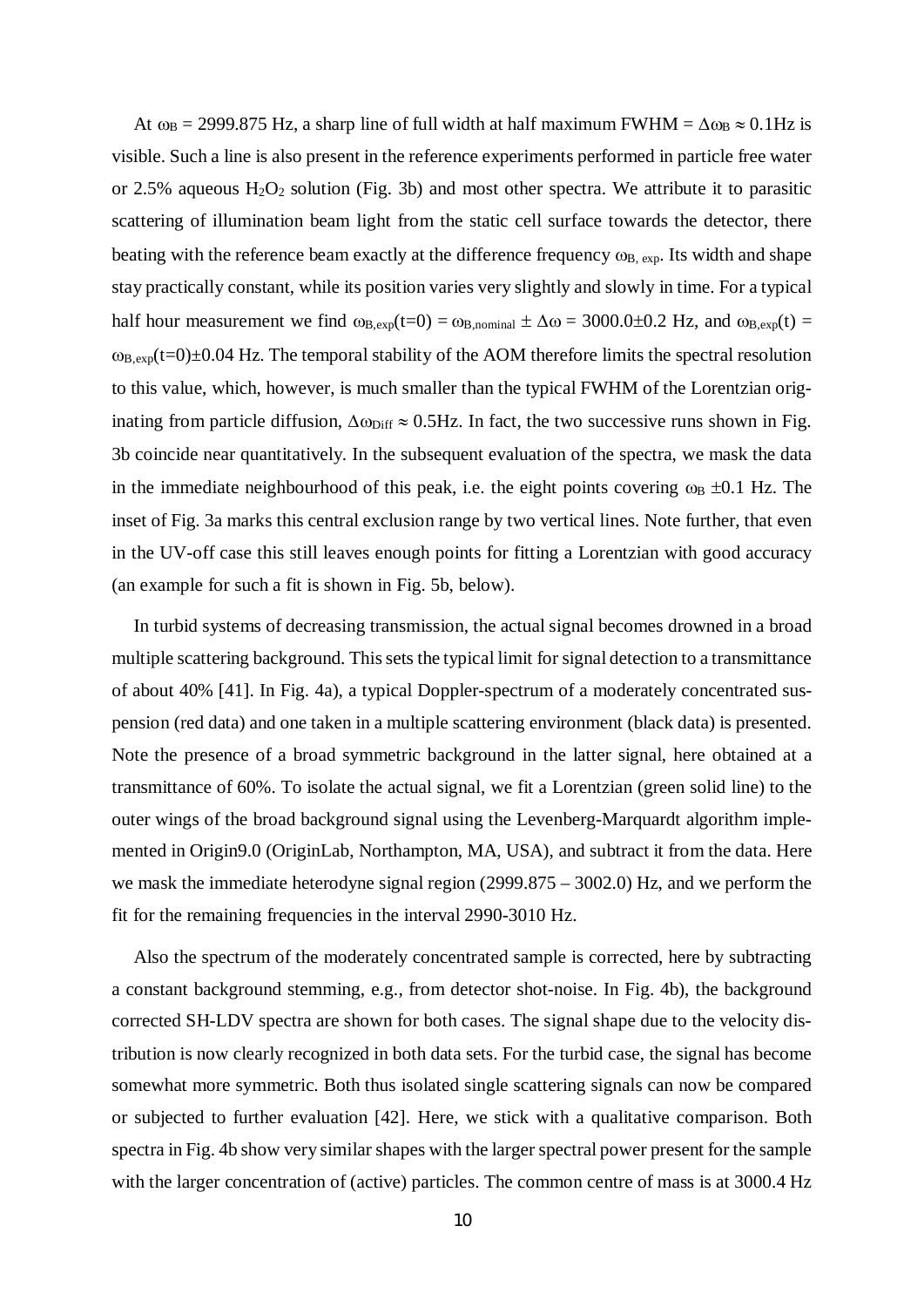

**Fig 4** Multiple scattering correction in SH-LDV. a) Comparison of raw data taken for JP550 at  $n_{\text{JP550}}$  $= 5 \times 10^{14}$  m<sup>-3</sup> in 2.5% hydrogen peroxide solution (red) and at  $n_{\text{IP550}} = 2 \times 10^{15}$  m<sup>-3</sup> with the same peroxide concentration, but now in a suspension of passive PS310 at  $n_{PSS10} = 10^{16}$  m<sup>-3</sup> Note the presence of a broad background in the latter case, which increases symmetrically around the main signal. After masking the points between the vertical green lines, a Lorentzian (green) is fitted to the wings of this background signal and subtracted. This corrects for the multiple scattering contribution to the spectrum. In the first case, only a constant background is subtracted. b) Comparison of background corrected spectra. Now, the peak shape is clearly discriminated also for the case of the crowded, multiply scattering environment. Inset: Magnification of the immediate signal centre. Note that in both cases, the position of  $\omega_B$  is clearly visible. While in subsequent fits of assumed velocity distributions, the region marked by the vertical lines should again be excluded, the location of  $\omega_B$  can be used as reference corresponding to zero velocity. Here, both experiments show a positive Doppler shift.

with  $\omega_B = 2999.875$  Hz. Note, that also in the turbid case an average positive Doppler shift is recorded. Here, the majority of passive particles contributes dominantly to the signal. The similarity of spectral shapes is, however, not compatible with active particles cruising through a stationary passive particle background. (For that case, one would expect a strong Lorentz-type spectral contribution centred about  $\omega_B$ .). This is therefore an interesting detail and suggests a JP motion induced local solvent motion carrying along the passive scatterers.

Next, we demonstrate how to obtain quantitative information reliably from our SH-LDV instrument by comparing it to standard Dynamic Light Scattering (DLS). We recall that in SH-DLV we measure the Fourier transform of  $g^{(1)}(q,\tau)$ , retaining full information of both the individual particle velocity and diffusion. DLS, by contrast, measures the intensity autocorrelation function,  $g^{(2)}(q,\tau)$ . Using the Siegert-relation to obtain the coherent field autocorrelation func-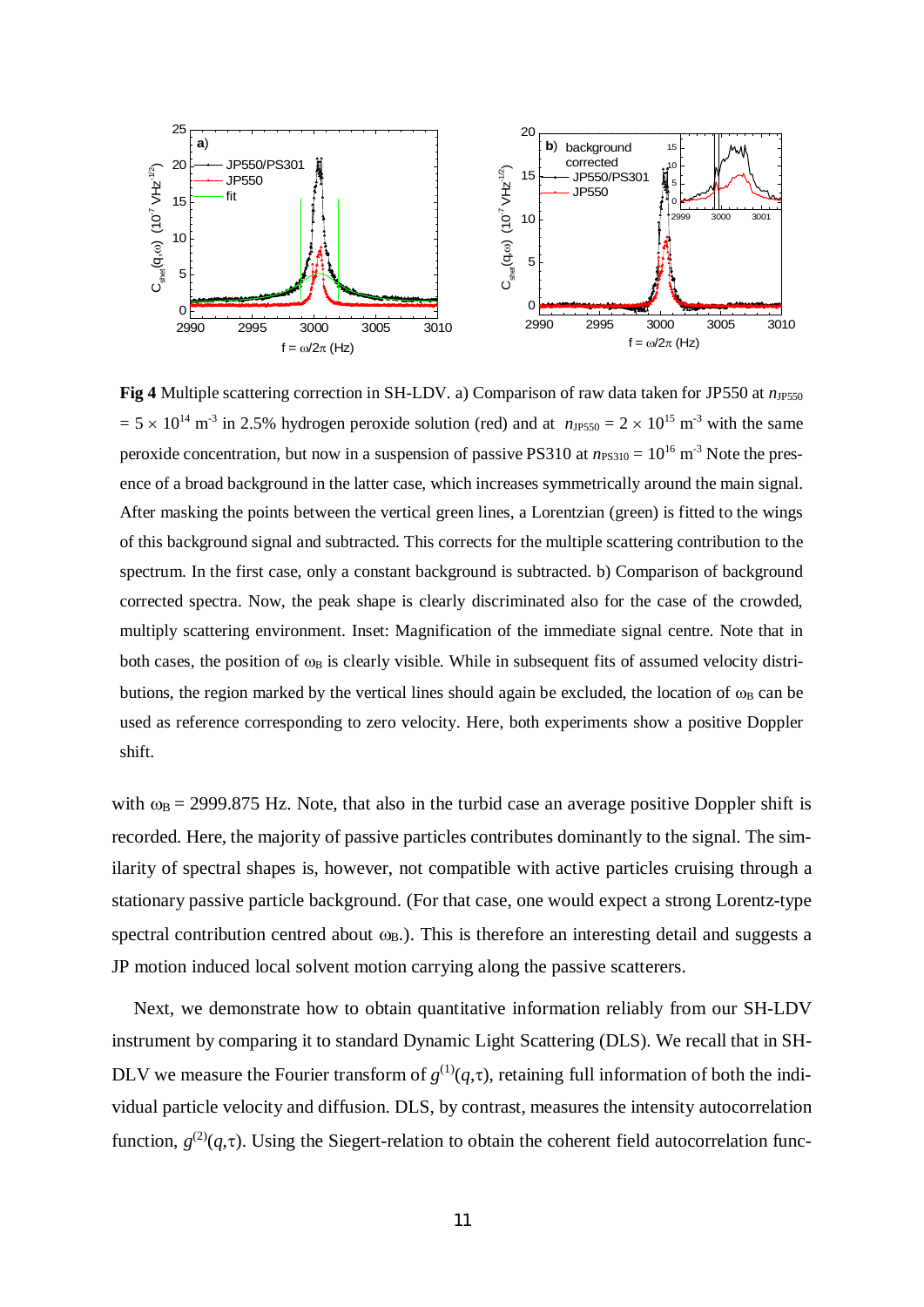tion,  $g^{(1)}(q,\tau)$ , the information on the absolute magnitude and on the direction of active or advective motion is removed (see, however, [36,34], who discuss the use of the incoherent, number density fluctuation related part of  $g^{(1)}(q,\tau)$  for extracting information on velocity fluctuations in turbulent flow). In the coherent part, only changes in the mutual distances within pairs of scattering particle as caused by active, advective or diffusive motion are retained. The interpretation of the resulting decorrelation signal, however, requires a number of additional assumptions and even in simple cases, like linear simple shear, is extremely difficult (see e.g. [35]). Information on purely diffusive motion in a sample of homogeneous density and in the absence of advection can still be extracted from  $g^{(1)}(q,\tau)$  obtained *via* Siegert's relation.

For measuring the diffusion constant of passive particles a long-time DLS measurement was done as benchmark for comparison to our method. Non-interacting JP550 (number concentration  $n_{\text{IP550}} = 8 \times 10^{13} \text{ m}^{-3}$ ) suspended in pure water, *i.e.*, particles in the passive Brownian state in a singly scattering suspension were used. For precision determination of the diffusion coefficient by DLS, we follow the experimental protocol outlined in [48] assuring a sufficiently low noise level also for times long as compared to the principal relaxation time. The autocorrelation function extending over several orders of magnitude in time after the decay into the baseline was fitted with the  $2<sup>nd</sup>$  order cumulant expansion under the assumption of purely Brownian motion (Fig. 5a).

Fig. 5b) shows the corresponding SH-LDV spectrum taken by our instrument at  $n_{JPS50}$  =  $10^{14}$  m<sup>-3</sup>. This spectrum was recorded in pure water with UV illumination on. Here we fitted a Lorentzian (red solid line) excluding the very central points about  $\omega_B = 2999.875$  Hz again at a confidence level of 0.95. The inset of Fig. 5b shows a magnification of the central part of the spectrum; the vertical lines highlight the masked area. For the experiments shown in Fig. 5a) and 5b), we obtain  $D_{\text{SH-LDV}} = (8.41 \pm 0.30) \times 10^{-13} \text{ m}^2\text{s}^{-1}$  and  $D_{\text{DLS}} = (8.49 \pm 0.21) \times 10^{-13}$  $m<sup>2</sup>s<sup>-1</sup>$ , respectively. Both values agree quantitatively within their uncertainties representing the standard error of the fits. From the averaged *D*, we obtain an average hydrodynamic radius of  $a_h = (289 \pm 9)$  nm, somewhat larger than the dry SEM radius  $a_{SEM} = (275 \pm 8)$ . This type of discrepancy is a well-known effect that has been discussed extensively in the literature [8,49,50]. The excellent compliance with the theoretically expected curve shapes for these measurements comparing UV-off to UV-on conditions, moreover, shows that we cannot detect any convective out-of-plane motion. While this does not exclude the presence of UV-heating driven convection, it justifies its neglect in the interpretation of the spectra.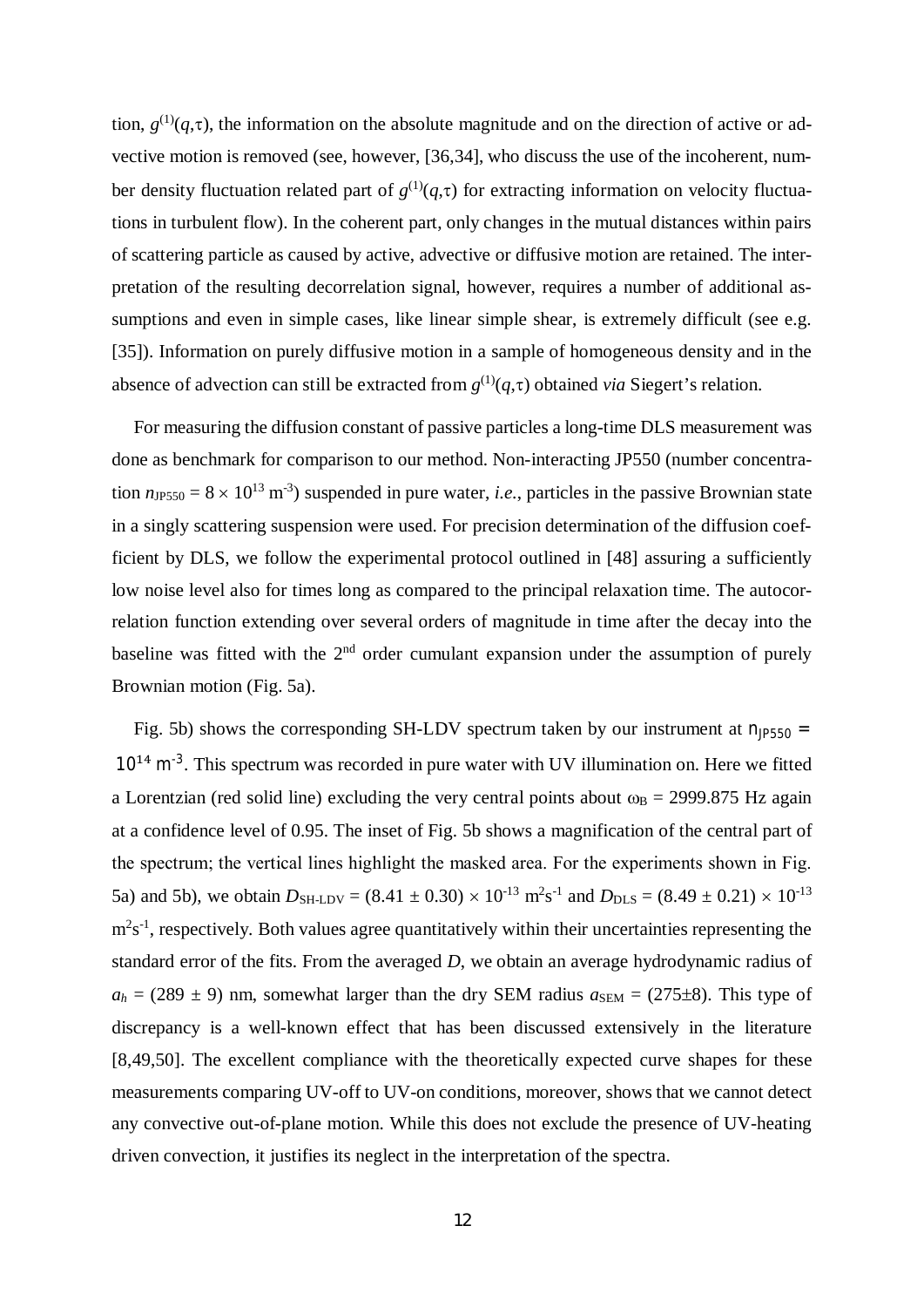

**Fig. 5** Determination of diffusion constants for particles suspended in pure water i.e. in the passive state. a) Autocorrelation function measured by Dynamic Light Scattering (DLS) of non-interacting JP550 at a number concentration of  $n_{JPS50} = 8 \times 10^{13}$  m<sup>-3</sup>. A second order cumulant fit returns a diffusion constant of  $D_{\text{DLS}} = (8.49 \pm 0.21) \times 10^{13} \text{ m}^2\text{s}^{-1}$ . b) SH-LDV power spectrum of the same particles but with UV illumination on at  $n_{JPS50} = 10^{-14}$  m<sup>-3</sup>. Fitting a Lorentzian to the wings of the experimental curve, and thus excluding the central static contribution (see inset) returns a diffusion coefficient of  $D_{\text{SH-LDV}} = (8.41 \pm 0.30) \times 10^{-13} \text{ m}^2 \text{s}^{-1}.$ 

The main purpose of SH-LDV, however, is the determination of velocities. For this, it is advantageous to switch between two different modes of data acquisition: frame by frame and continuous averaging. In sufficiently dilute systems, the former case measures small ensembles of individual particles, *i.e.*, their scattering contribution remains separated in frequency space. Examples of individual frames are shown in the stacked panel of Fig. 6a). Note the "noisy" appearance of the spectra due to summation over very few particles. This mode allows direct discrimination of runs that contain artificial perturbations when showing strongly deviating spectra, e.g., stemming from bubble formation or scattering by dust. Such data is readily distinguished and can be excluded from further evaluation. Moreover, any trend in velocities (e.g. a slowing from peroxide exhaustion or other systematic influences) will readily become observable this way. Hence, by employing the frame-wise acquisition mode we always assured that any systematic variation of velocities is caused by catalytic activity of the JP only. Fig. 6b) displays the corresponding histogram of observed velocities. The distribution is rather symmetric. Assuming a Gaussian distribution of velocities, the fit to the histogram returns an average velocity of  $v = 7.9 \mu m s^{-1}$  and standard deviation normalized to the mean of  $\sigma = 0.23$ . We come back to this observation and its relation to the distribution of catalytic activities below.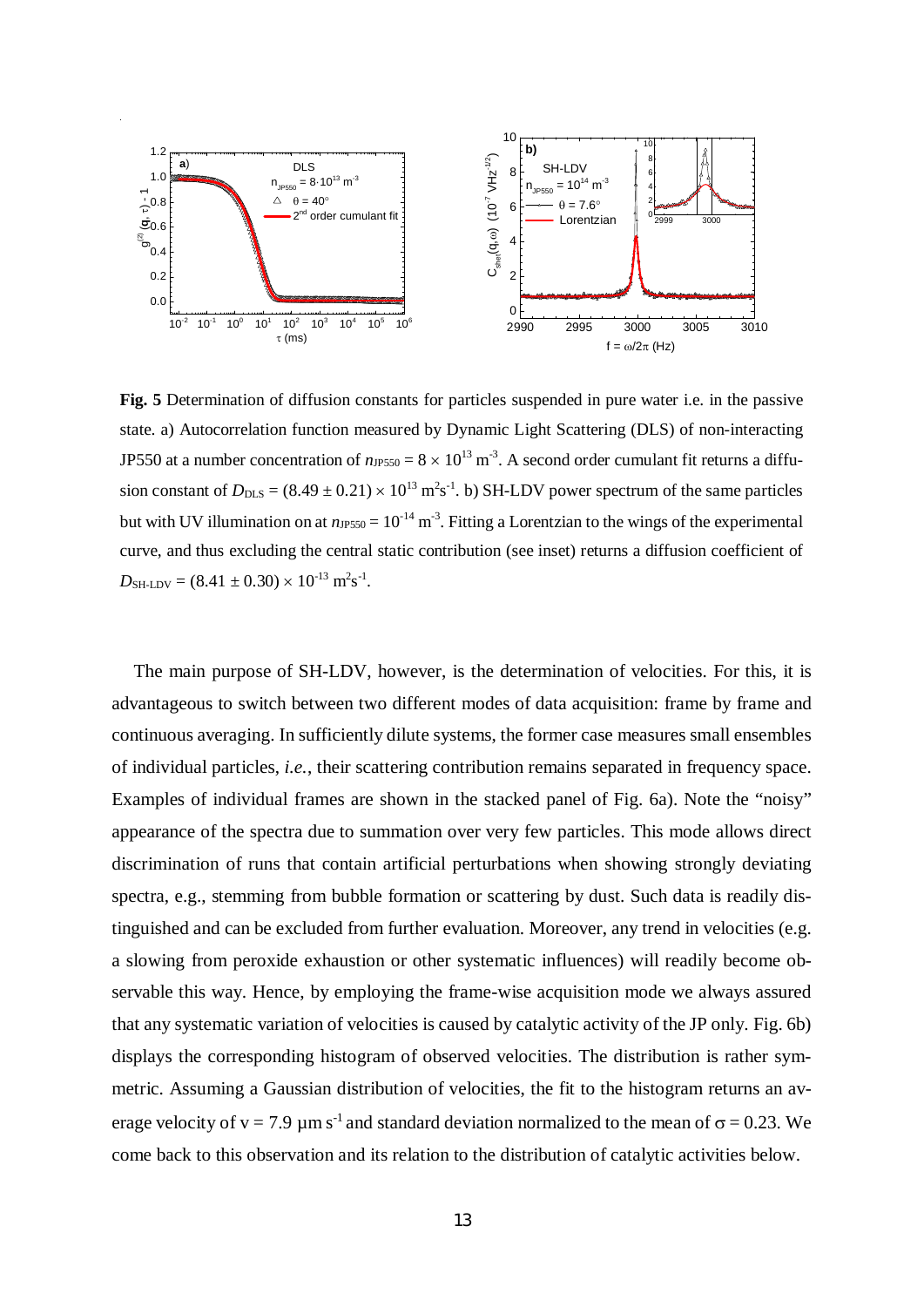

**Fig. 6** a) Selected individual frames collected for the actively propelling JP550 under UV illumination. Each frame duration is  $t_{frame} = 32$  s with the overlap set to zero. b) Velocity distribution of 57 frame-wise averaged swimming speeds yielding a total average velocity of 7.9  $\mu$ m s<sup>-1</sup>. The solid curve is a fitted Gaussian assuming a normal distribution of catalytic activity with a standard deviation normalized to the mean of  $\sigma = 0.23$ . Given a homogeneous illumination and fuel distribution, and the absence of solvent flows, such a histogram corresponds to the distribution of average activities.

To prove the consistency between the aforementioned acquisition modes, the same data as in Fig. 6 is plotted again in Fig. 7a) and b) (down triangles). Fig. 7a) displays the typical smooth spectral shape obtained from continuous averaging, whereas in Fig. 7b) the velocities obtained from different acquisition modes are plotted frame-wise. The additional data in b) was taken during two subsequent runs, one averaging over  $N = 57$  non overlapping frames (green circle) and the other ranging over  $N = 47$  frames with 50% overlap (blue square). Using the latter parameters allowed for the reduction of the total measurement time. The average velocity of the frame by frame measurement coincides quantitatively with the velocities obtained in two independent runs using continuous averaging but different overlap conditions. Thus, if interested in obtaining only the average speed, the experiment duration can be considerably shortened. This also helps to avoid artefacts due to detection of unwanted long time effects like fuel exhaustion, coagulation and sedimentation.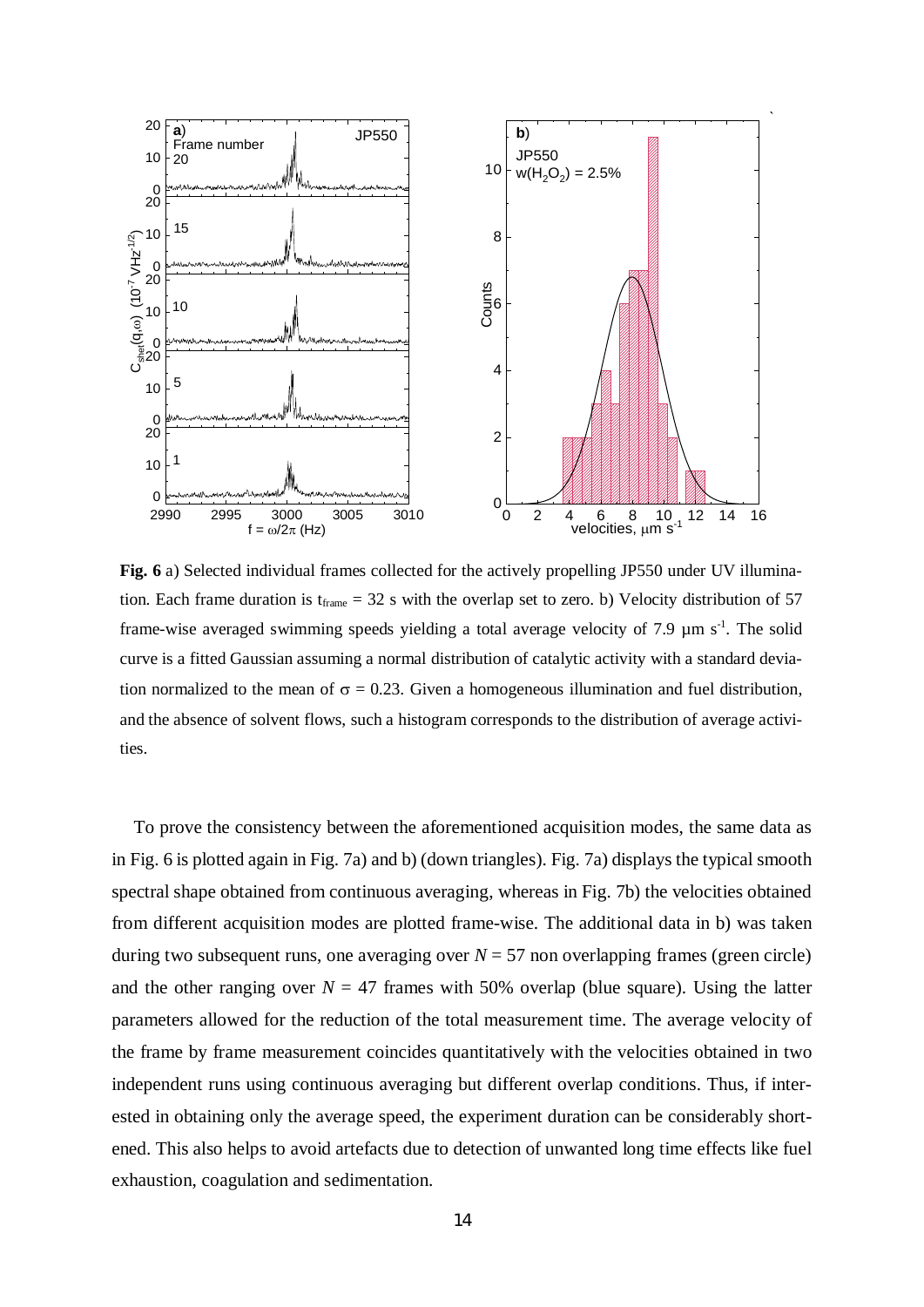

**Fig. 7** Quantitative determination of velocities at a peroxide concentration of  $w(H_2O_2) = 2.5\%$ . a) Power spectrum obtained by continuous averaging over 57 non-overlapping frames in one go. The difference between  $\omega_B = 2999.9$  Hz and the centre of mass frequency  $f_{\text{CoM}} = 3000.46$  Hz (dashed line) corresponds to a number averaged particle velocity  $\nabla = 7.9$   $\mu$ m s<sup>-1</sup>. b) Extracted velocities from different acquisition modes are shown to be within good agreement (Black down triangles: individual frame data; Orange down triangle: average of 54 individual frames; Light green circle: subsequent independent run over 57 successive frames without overlap. Light blue square: subsequent independent run over successive 47 frames with 50% overlap).

In Fig. 6b we had shown that the velocity distribution of frame-wise averaged spectra is only approximately Gaussian. We now discuss, how additional information may be extracted from this distribution and the spectral shape of the averaged spectra. In particular, we may identify the normalized distribution of average velocities (Fig. 6a) with the distribution of average activities, if certain assumptions are fulfilled: i) a homogeneous UV-illumination, ii) a homogeneous and constant peroxide concentration and iii) no significant additional particle flows inside the observation volume due to the locally induced collective swimmer flux. The first assumption is uncritical, since in our setup we only observe the homogeneously lit central region of the widened UV beam. The assumption of constant and homogeneous fuel concentration is difficult to test, but in principle could be feasible *via* additional fluorescence microscopy measurements using suitable dyes or by taking changes in pH as proxy. We performed preliminary measurements using micro-photometry [51] on JP550 particles in 3% peroxide solution in a horizontally placed microscopy cell lit homogeneously by UV light from below. Only a gradual change of overall pH but no significant spatial variation in pH was detected. This indicates a homogeneous distribution and consumption of peroxide, which however decreased in time.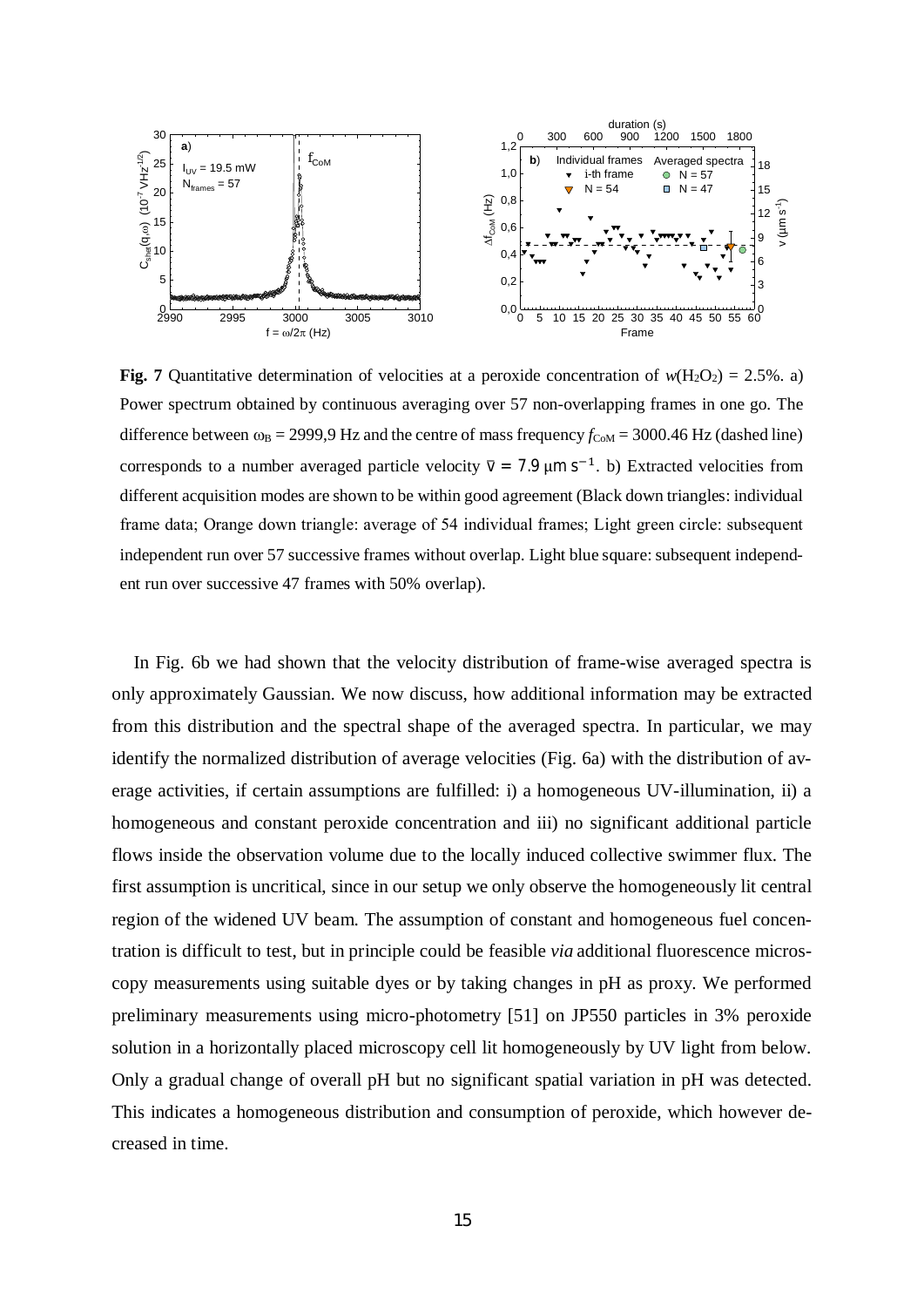The absence of convective solvent flows is the least reliable assumption. In fact, closer inspection of the spectra in Figs. 7a) and 8a) reveals that the distribution of velocities extends towards negative values. We attribute this finding to solvent convection induced by the locally enforced swimmer flux along the illumination direction. Due to solvent volume conservation, any local directed flow has to be accompanied by a corresponding backflow. Averaging over larger volumes will thus detect both flow types. Similar flows are well known from phoretic experiments in closed cells [41,42,44], but also from patterning experiments with light sensitive swimmers [52]. Due to the illumination/observation geometry in our experiment, solvent convection in negative z-direction along the cell walls will be monitored and readily yield a spectral contribution for frequencies smaller than  $\omega_B$ . Aligning the UV-laser counter-linear to the illumination beam  $\mathbf{k}_{\text{ref}}$  and simultaneously increasing  $\Theta$  should minimize this effect and further increase the magnitude of recorded Doppler shifts. Both expectations can be checked by analysing the corresponding spectral shapes. Thus, also the determination of activity distributions based on a large numbers of simultaneously measured UV-activated swimmers appears to be feasible with SH-LDV.

In the present experiment, UV-sensitive particles show motion away from the light source, i.e. motion along  $\mathbf{k}_{UV}$  [14]. However, this can change under altered preparation conditions or be unknown for other types of self-propelling particles [6]. Therefore, it is a useful feature, to be able to discriminate explicitly the propulsion direction. SH-LDV offers this feature due to the fact that in the two branches of the spectrum the Doppler frequency enters as  $\pm(\omega_B + \omega_D)$ ,  $c.f.$  Eq. (2). For the set-up shown in Fig. 2a), motion along  $\mathbf{k}_{UV}$  translates to a positive Doppler shift with respect to  $\omega_B$ . By switching the angle of the incident UV light (with respect to the xaxis) from  $+\alpha$  to  $-\alpha$ , we obtain a corresponding switch of Doppler shift, which is demonstrated in Fig. 8a. We obtain two spectra that are mirrored around the Bragg frequency  $\omega_B$ . Thus, upon change of the illumination direction, the projection of the swimming velocity onto the z-axis changes its sign. We here employed a cell with rectangular geometry well suited for directed motion in a unique majority direction. Other systems, like swarming bacteria, show different motion types like helical motion, run and tumble type motion or swarming. Here, it would be desirable to transfer the SH-DLV approach also to a goniometer-based instrument. First steps in this direction have recently been reported [44].

Another important point is the usefulness of SH-LDV for measurements under systematic changes of experimental boundary conditions and for their simultaneous control. Fig. 8b)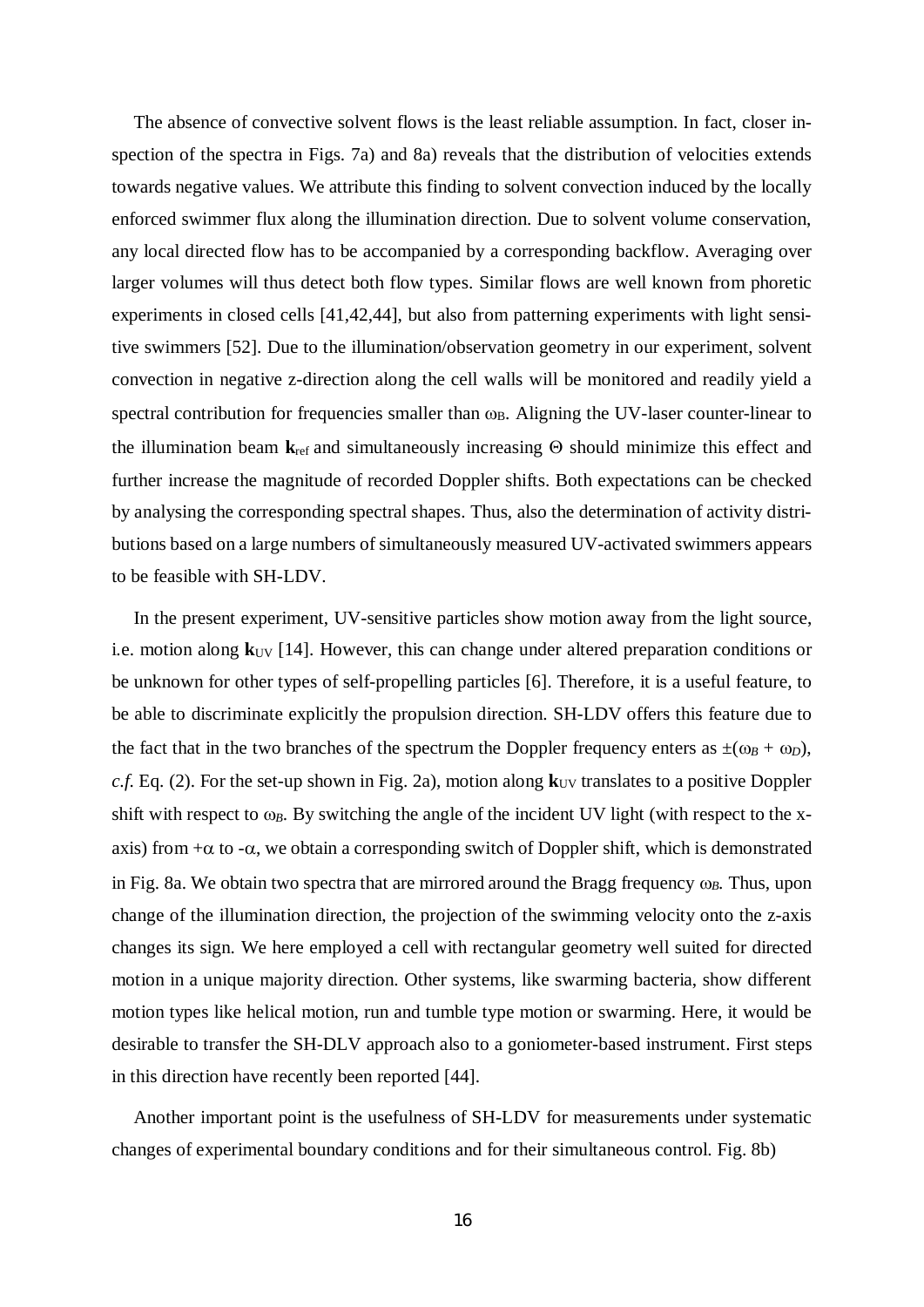

**Fig. 8** a). UV-activated JP550 Janus particles with mirrored incident direction of the UV laser beam as measured from the x-axis ( $\alpha = +18.8^{\circ}$  (black) and  $\alpha = -18.8^{\circ}$  (yellow)). Both spectra appear to be mirrored, with almost equal amplitudes, but Doppler shifts opposite in sign. The centre of mass frequencies are shifted by  $\Delta f_{COM}^{+15} = 0.65 Hz$  and  $\Delta f_{COM}^{-15} = -0.72 Hz$ , respectively. b) Preliminary measurement on the  $H_2O_2$  dependence of the swimmer velocity. The velocity increases with peroxide concentration. Note the large scatter of data and indicating the importance of precise control of experimental boundary conditions.

displays the results of (preliminary) measurements of the average swimming speed (here expressed in terms of the centre of mass Doppler frequency) as a function of peroxide concentration.

From literature, an increase of velocities with increased peroxide concentration is well documented [5,14], but its functional form for specific types of swimmers remains under debate. The data in Fig. 8b) was obtained by evaluation of continuously averaged spectra ( $N = 50 \pm 5$ ) for each peroxide concentration. In this set of experiments, the measurements were deliberately performed without any specific care about constant experimental boundary conditions. The UV-illumination intensity was approximately tripled and the peroxide concentrations were derived from added amounts of concentrated peroxide solution, but not checked via reaction with standard chemicals. Moreover, samples were investigated at different times after their preparation (sonicating a wafer piece and mixing the suspension with peroxide). As before, each run reliably determined the respective average swimming velocity, which increased as expected from literature. However, the data contains significant outliers, and a unique functional dependence cannot be inferred reliably. Both is attributed to systematic errors related to the reproducibility of experimental boundary conditions. Hence, due to its excellent statistics SH-LDV allows not only the precise determination of average swimmer velocities and directions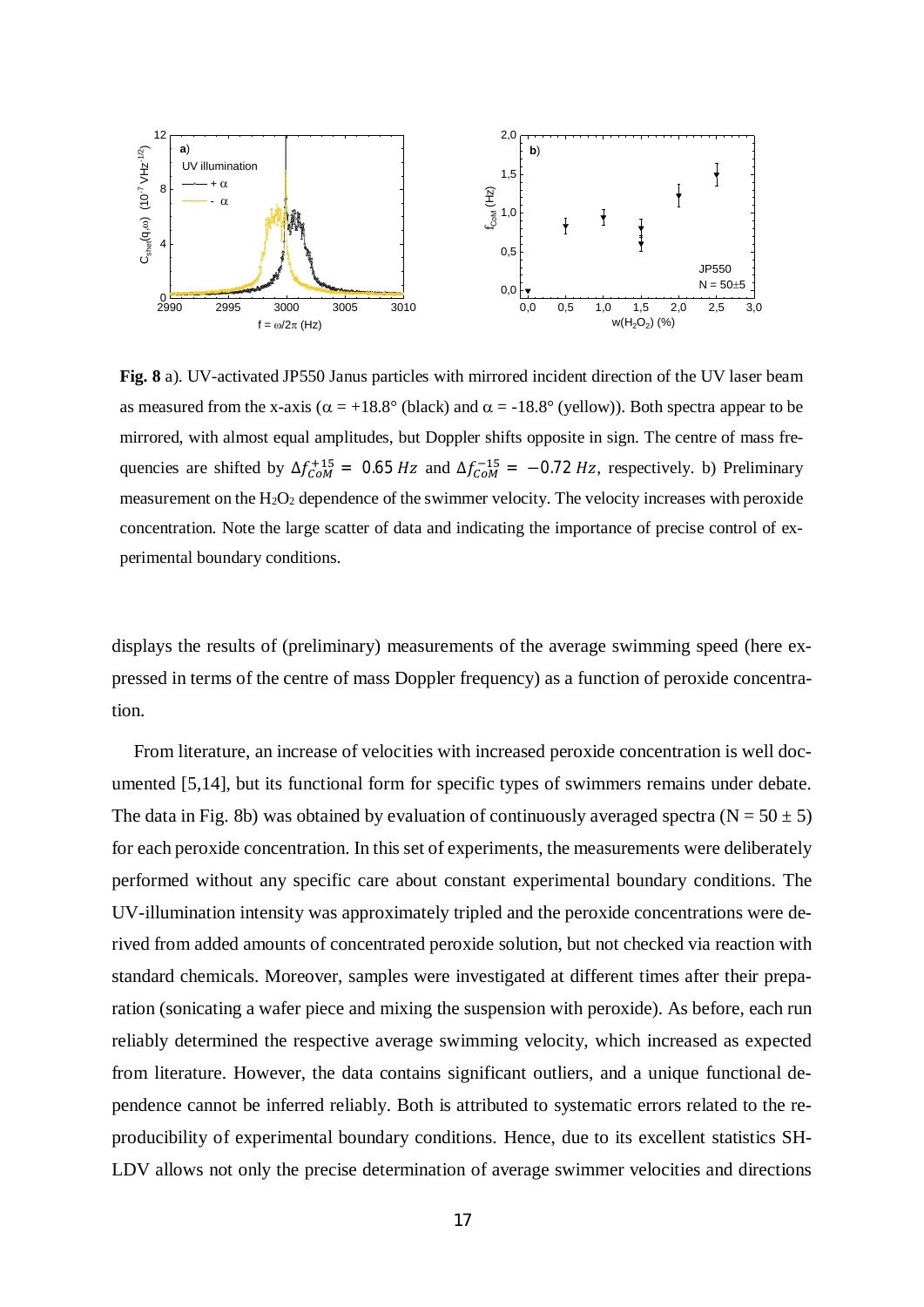but, moreover, permits immediate identification of insufficiently stabilized or less-controlled systematic investigations. Systematic measurements of the peroxide concentration dependence for differently sized Janus particles (including JP550) under well controlled boundary conditions are under way and will be reported elsewhere.

A particularly interesting boundary condition to be changed in a systematic way is the concentration of active particles. This was not yet tried here. In fact, we demonstrated the multiple scattering correction by adding passive particles in order to avoid the effects of particle interactions, which would involve several additional parameters into the interpretation. I. e. we kept the JP volume fractions below  $10^{-4}$ . Nevertheless, assuring otherwise well-defined boundary conditions, interaction effects should be discriminable and quantifiable in a systematic way. A general limit is set by the sample transmission for both UV illumination and laser light. UV absorption strongly depends on the choice of particle material. It can be made low, but a certain absorption to maintain catalytic activity has to be kept. Concerning the laser light, we have been able to measure average diffusion coefficients including standard error at a confidence level of 0.95 down to transmissions of  $T \approx 0.4$ . Without additional refractive index matching between particles and solvent, as well as on the particle size, this limit may be reached for  $SiO<sub>2</sub>/TiO<sub>2</sub>$  JPs at volume fractions between 0.03 and 0.3.

For Janus swimmers, particle interactions come in three variants: hydrodynamic interactions, direct interactions and competition for fuel. All three depend on swimmer concentration. At large concentrations, one may expect the long ranged hydrodynamic interactions to lead to alignment effects as well as to phase-separation-like phenomena[28]. The first should be detectable for sufficiently large swarms via a reduction of diffusive broadening, the second by persistent large but random fluctuations of scattered intensity cross correlated in homodyne and heterodyne spectral contributions. Direct interactions of electrostatic origin are typically strongly screened in catalytic systems and are not expected to be easily discriminated. Moreover, their influence on the swimming dynamics is unclear. Since their main effect would be the introduction of an additional structural length scale, time resolved large angle scattering seems to be an alternative for their detection and characterization. Finally, competition for fuel may become an issue at either large densities or long times and lead to a significant slowing of swimmer motion. Here, it would be interesting to study the kinetics of slowing of average swimming speed for well defined initial conditions.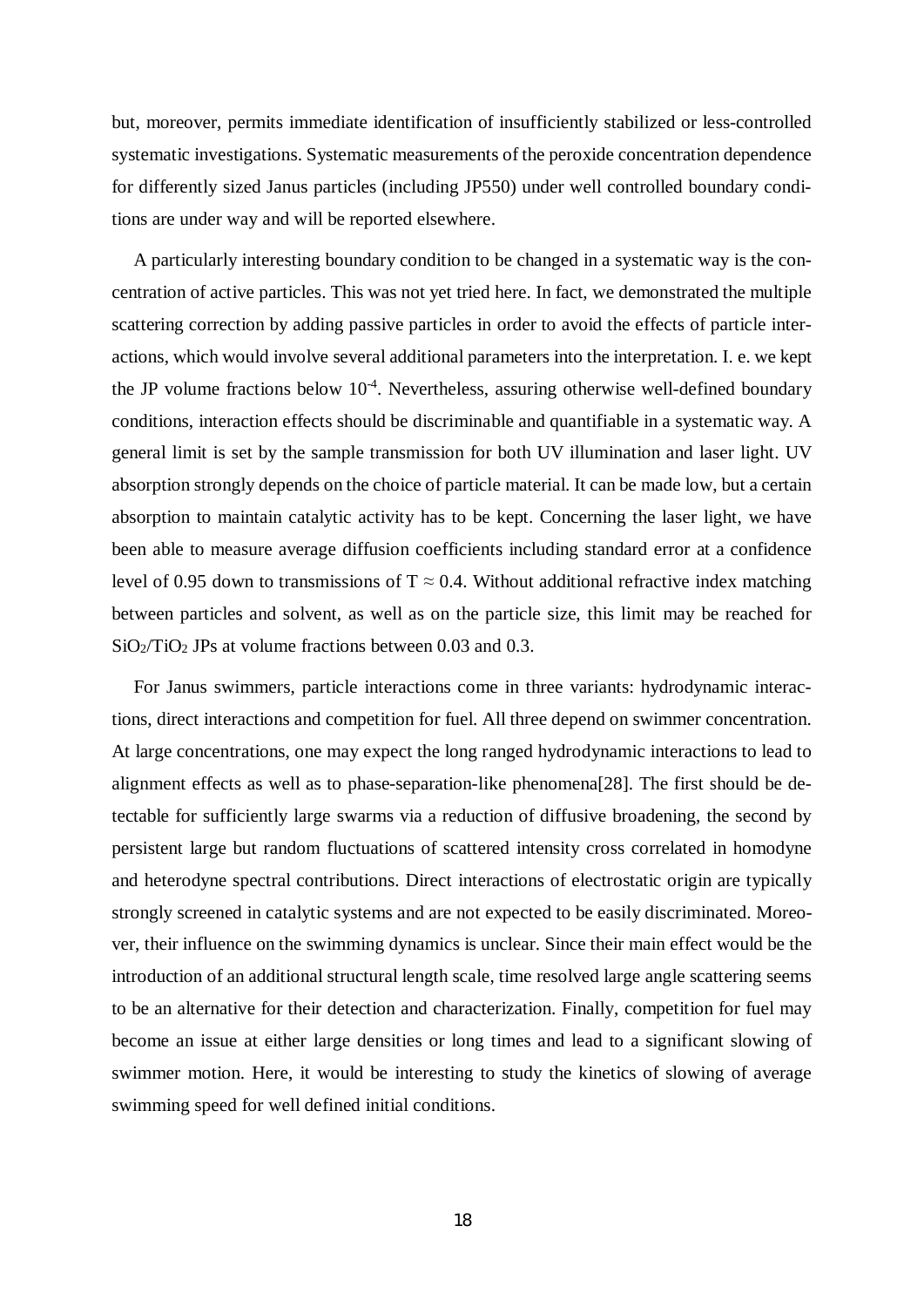### **Conclusion**

We presented SH-LDV as a facile and versatile approach to measure velocities of active systems in the bulk and away from a wall. In particular, it was shown to reliably measure selfpropelling Janus particles while they undergo purely passive Brownian motion as well as in their catalytically active state. Passive motion was characterized by extracting the hydrodynamic radius. For the active swimmers we determined the direction, the average speed and the distribution of velocities. A determination of the activity could be obtained additionally. Most importantly, SH-LDV can characterize the swimming performance not only on isolated, noninteracting swimmers, but also in bulk environments crowded by passive particles. Working in frequency space allows us to remove the multiple scattering contributions occurring in turbid systems by a facile correction scheme. This leads to a statistically trustworthy method, highly sensitive to environmental changes. The system chosen for demonstration were photocatalytic active Janus particles of  $SiO<sub>2</sub>/TiO<sub>2</sub>$  type. However, the method is not restricted to this specific system, and we anticipate that SH-LDV opens access to characterize the swimming properties for a wide variety of swimmer classes and types.

#### **Acknowledgements**

Financial Support of the DFG in the priority program SPP 1726 (Grant Nos. Pa 459/18-1,2 and FI 1966/1-1,2) is gratefully acknowledged. We thank Prof. T. Sottmann for valuable discussions.

## **Conflict of Interests**

The authors declare that they have no conflict of interest.

#### **References**

1. Ramaswamy S (2010) The Mechanics and Statistics of Active Matter. Annual Review of Condensed Matter Physics 1 (1):323-345. doi:10.1146/annurev-conmatphys-070909-104101

2. Moran JL, Posner JD (2017) Phoretic Self-Propulsion. Annual Review of Fluid Mechanics 49 (1):511-540. doi:10.1146/annurev-fluid-122414-034456

3. Mandal P, Patil G, Kakoty H, Ghosh A (2018) Magnetic Active Matter Based on Helical Propulsion. Accounts of Chemical Research 51 (11):2689-2698. doi:10.1021/acs.accounts.8b00315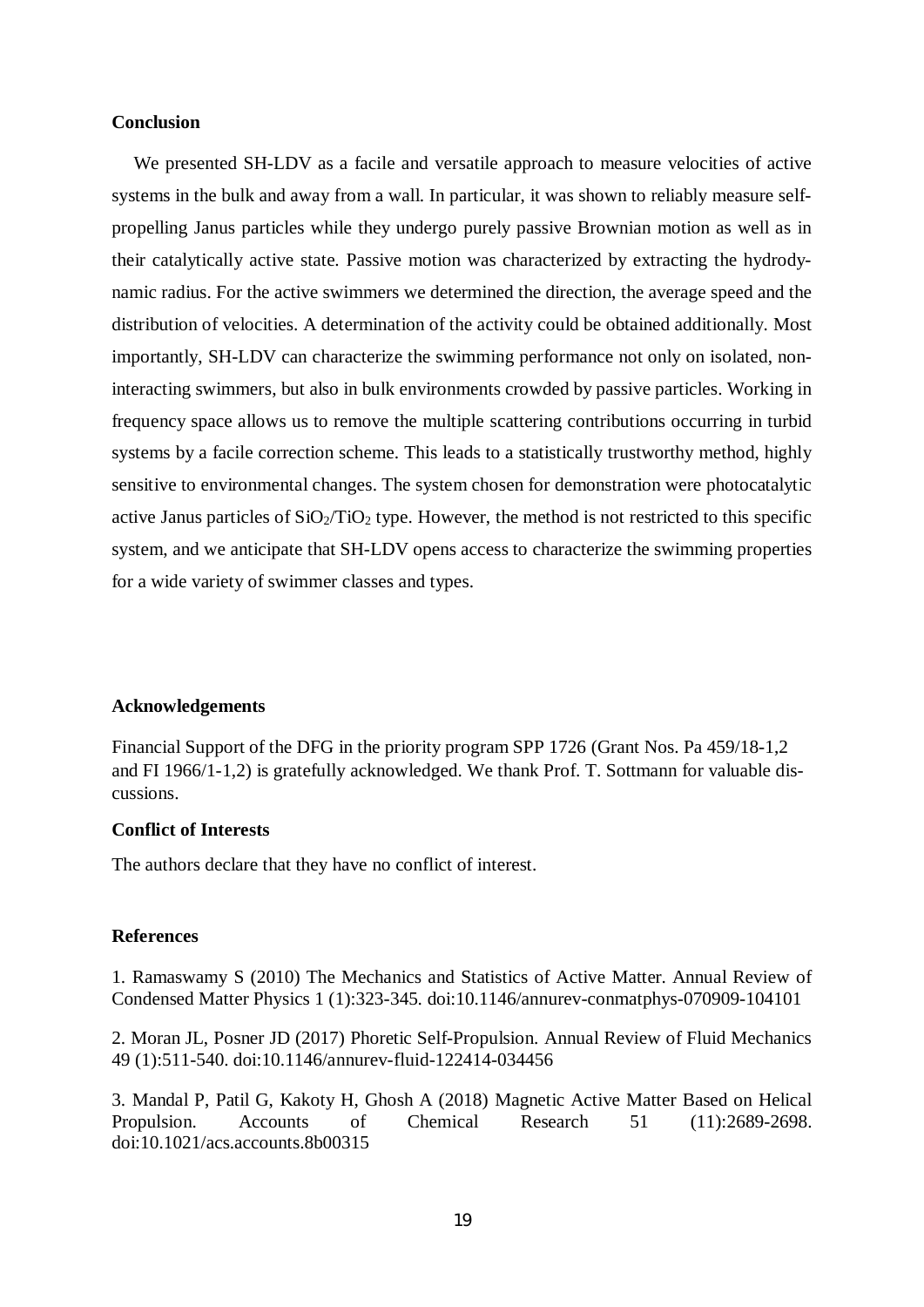4. Sánchez S, Soler L, Katuri J (2014) Chemically Powered Micro- and Nanomotors. Angewandte Chemie International Edition 54 (5):1414-1444. doi:10.1002/anie.201406096

5. Baraban L, Tasinkevych M, Popescu MN, Sanchez S, Dietrich S, Schmidt OG (2012) Transport of cargo by catalytic Janus micro-motors. Soft Matter 8 (1):48-52. doi:10.1039/c1sm06512b

6. Brown A, Poon W (2014) Ionic effects in self-propelled Pt-coated Janus swimmers. Soft Matter 10 (22):4016-4027. doi:10.1039/c4sm00340c

7. Buttinoni I, Volpe G, Kümmel F, Volpe G, Bechinger C (2012) Active Brownian motion tunable by light. Journal of Physics: Condensed Matter 24 (28):284129. doi:10.1088/0953- 8984/24/28/284129

8. Dey KK, Wong F, Altemose A, Sen A (2016) Catalytic Motors—Quo Vadimus? Current Opinion in Colloid & Interface Science 21:4-13. doi:10.1016/j.cocis.2015.12.001

9. Dong R, Zhang Q, Gao W, Pei A, Ren B (2015) Highly Efficient Light-Driven TiO2–Au Janus Micromotors. ACS Nano 10 (1):839-844. doi:10.1021/acsnano.5b05940

10. Howse JR, Jones RAL, Ryan AJ, Gough T, Vafabakhsh R, Golestanian R (2007) Self-Motile Colloidal Particles: From Directed Propulsion to Random Walk. Physical Review Letters 99 (4). doi:10.1103/physrevlett.99.048102

11. Kong L, Mayorga‐Martinez CC, Guan J, Pumera M (2019) Photocatalytic Micromotors Activated by UV to Visible Light for Environmental Remediation, Micropumps, Reversible Assembly, Transportation, and Biomimicry. Small:1903179. doi:10.1002/smll.201903179

12. Palacci J, Sacanna S, Kim SH, Yi GR, Pine DJ, Chaikin PM (2014) Light-activated selfpropelled colloids. Philos Trans A Math Phys Eng Sci 372 (2029):20130372. doi:10.1098/rsta.2013.0372

13. Petroff AP, Wu X-L, Libchaber A (2015) Fast-Moving Bacteria Self-Organize into Active Two-Dimensional Crystals of Rotating Cells. Physical Review Letters 114 (15). doi:10.1103/physrevlett.114.158102

14. Singh DP, Choudhury U, Fischer P, Mark AG (2017) Non-Equilibrium Assembly of Light-Activated Colloidal Mixtures. Advanced Materials 29 (32):1701328. doi:10.1002/adma.201701328

15. Bechinger C, Di Leonardo R, Löwen H, Reichhardt C, Volpe G, Volpe G (2016) Active Particles in Complex and Crowded Environments. Reviews of Modern Physics 88 (4). doi:10.1103/revmodphys.88.045006

16. Choudhury U, Singh DP, Qiu T, Fischer P (2019) Chemical Nanomotors at the Gram Scale Form a Dense Active Optorheological Medium. Advanced Materials 31 (12):1807382. doi:10.1002/adma.201807382

17. Kurzthaler C, Devailly C, Arlt J, Franosch T, Poon WCK, Martinez VA, Brown AT (2018) Probing the Spatiotemporal Dynamics of Catalytic Janus Particles with Single-Particle Tracking and Differential Dynamic Microscopy. Physical Review Letters 121 (7). doi:10.1103/physrevlett.121.078001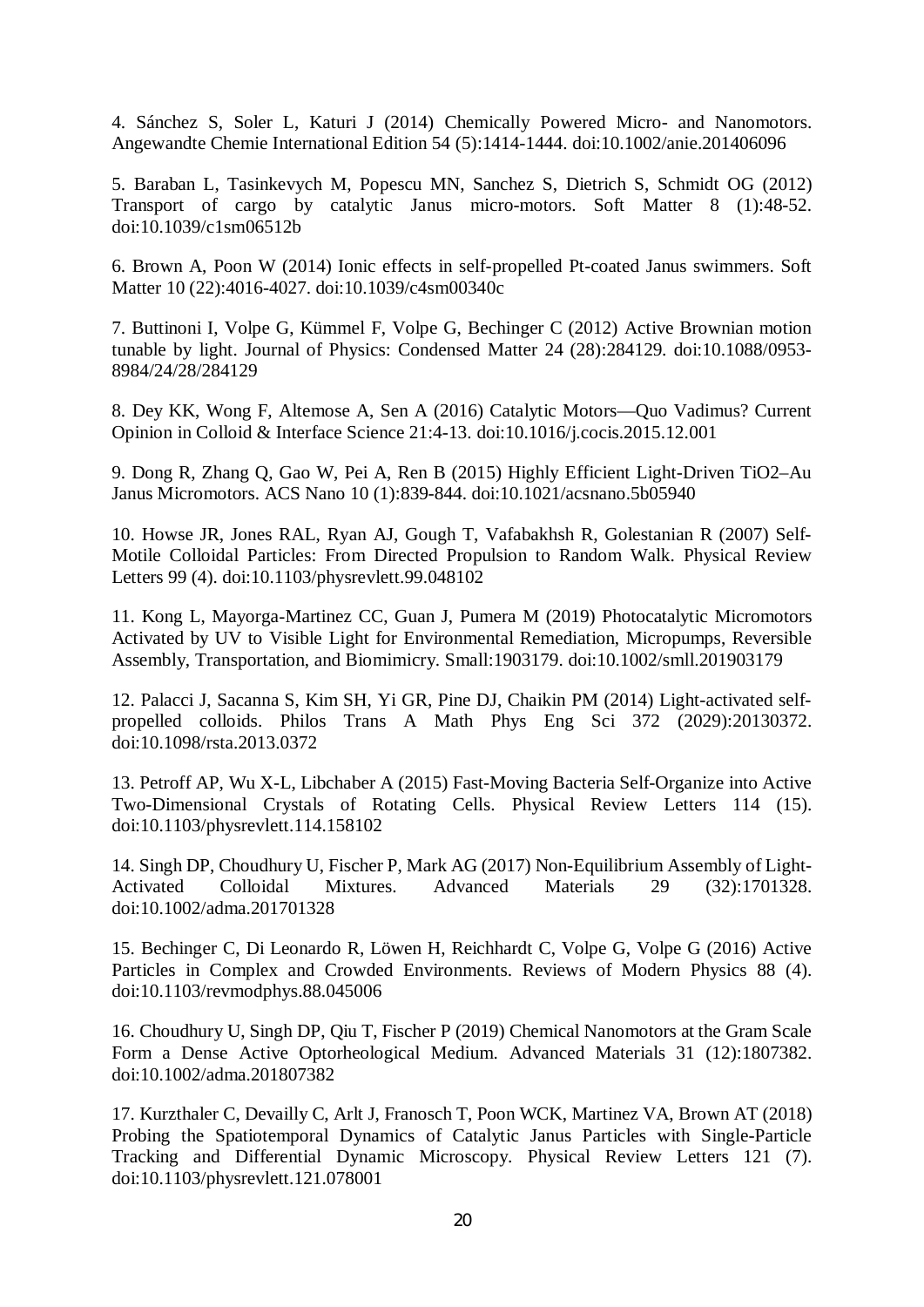18. Dunderdale G, Ebbens S, Fairclough P, Howse J (2012) Importance of Particle Tracking and Calculating the Mean-Squared Displacement in Distinguishing Nanopropulsion from Other Processes. Langmuir 28 (30):10997-11006. doi:10.1021/la301370y

19. Novotný F, Pumera M (2019) Nanomotor tracking experiments at the edge of reproducibility. Sci Rep 9 (1):13222-13222. doi:10.1038/s41598-019-49527-w

20. Saglimbeni F, Bianchi S, Lepore A, Di Leonardo R (2014) Three-axis digital holographic microscopy for high speed volumetric imaging. Optics Express 22 (11):13710. doi:10.1364/oe.22.013710

21. Adrian RJ (2005) Twenty years of particle image velocimetry. Experiments in fluids 39 (2):159-169

22. Cerbino R, Cicuta P (2017) Perspective: Differential dynamic microscopy extracts multiscale activity in complex fluids and biological systems. The Journal of Chemical Physics 147 (11):110901. doi:10.1063/1.5001027

23. Croze OA, Martinez VA, Jakuszeit T, Dell'Arciprete D, Poon WCK, Bees MA (2019) Helical and oscillatory microswimmer motility statistics from differential dynamic microscopy. New Journal of Physics 21 (6):063012. doi:10.1088/1367-2630/ab241f

24. Bialké J, Speck T, Löwen H (2012) Crystallization in a Dense Suspension of Self-Propelled Particles. Physical Review Letters 108 (16). doi:10.1103/physrevlett.108.168301

25. Cates ME (2012) Diffusive transport without detailed balance in motile bacteria: does microbiology need statistical physics? Reports on Progress in Physics 75 (4):042601. doi:10.1088/0034-4885/75/4/042601

26. Marchetti MC, Joanny JF, Ramaswamy S, Liverpool TB, Prost J, Rao M, Simha RA (2013) Hydrodynamics of soft active matter. Reviews of Modern Physics 85 (3):1143-1189. doi:10.1103/revmodphys.85.1143

27. Redner GS, Baskaran A, Hagan MF (2013) Reentrant phase behavior in active colloids with attraction. Physical Review E 88 (1). doi:10.1103/physreve.88.012305

28. Speck T (2016) Collective behavior of active Brownian particles: From microscopic clustering to macroscopic phase separation. The European Physical Journal Special Topics 225 (11-12):2287-2299. doi:10.1140/epjst/e2016-60022-8

29. Speck T (2016) Stochastic thermodynamics for active matter. EPL (Europhysics Letters) 114 (3):30006. doi:10.1209/0295-5075/114/30006

30. Zöttl A, Stark H (2016) Emergent behavior in active colloids. Journal of Physics: Condensed Matter 28 (25):253001. doi:10.1088/0953-8984/28/25/253001

31. Semeraro EF, Dattani R, Narayanan T (2018) Microstructure and dynamics of janus particles in a phase separating medium. The Journal of chemical physics 148 (1):014904

32. Block ID, Scheffold F (2010) Modulated 3D cross-correlation light scattering: Improving turbid sample characterization. Review of Scientific Instruments 81 (12):123107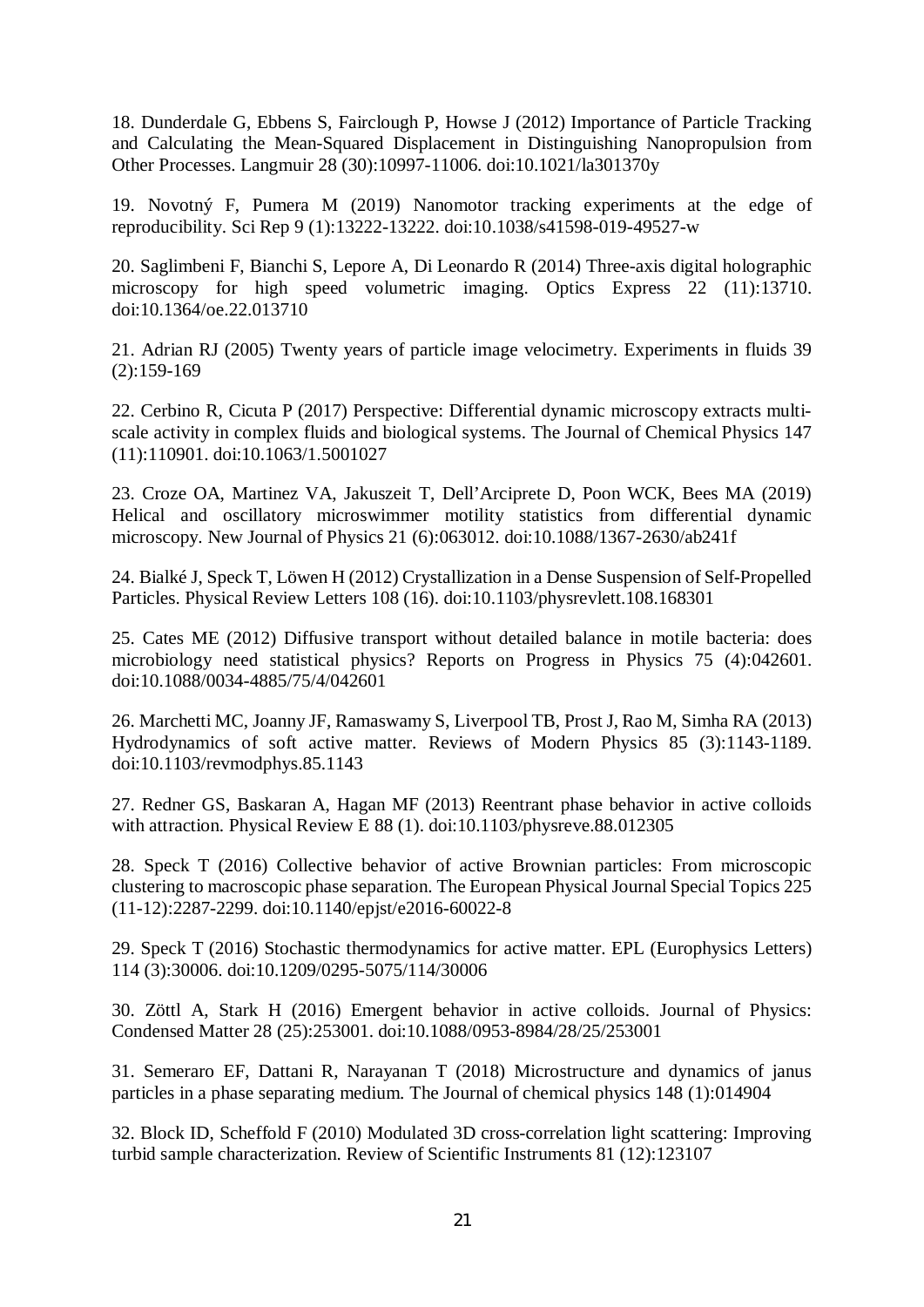33. Takagi S, Tanaka H (2010) Multiple-scattering-free light scattering spectroscopy with mode selectivity. Physical Review E 81 (2):021401

34. Tong P, Xia KQ, Ackerson BJ (1993) Incoherent cross‐correlation spectroscopy. The Journal of chemical physics 98 (12):9256-9265

35. Möller J, Narayanan T (2017) Velocity Fluctuations in Sedimenting Brownian Particles. Physical Review Letters 118 (19):198001. doi:10.1103/PhysRevLett.118.198001

36. Dhont JK (1996) An introduction to dynamics of colloids. Elsevier,

37. Dubin SB, Lunacek JH, Benedek GB (1967) Observation of the spectrum of light scattered by solutions of biological macromolecules. Proceedings of the National Academy of Sciences of the United States of America 57 (5):1164

38. Drain LE (1980) The laser Doppler technique. J. Wiley New York,

39. Adrian RJ (1993) Selected papers on laser Doppler velocimetry, vol 78. Society of Photo Optical,

40. Qiu X-L, Tong P (2001) Large-scale velocity structures in turbulent thermal convection. Physical Review E 64 (3):036304

41. Botin D, Mapa LM, Schweinfurth H, Sieber B, Wittenberg C, Palberg T (2017) An empirical correction for moderate multiple scattering in super-heterodyne light scattering. The Journal of chemical physics 146 (20):204904-204904. doi:10.1063/1.4983688

42. Botin D, Wenzl J, Niu R, Palberg T (2018) Colloidal electro-phoresis in the presence of symmetric and asymmetric electro-osmotic flow. Soft Matter 14 (40):8191-8204. doi:10.1039/c8sm00934a

43. Miller JF, Schätzel K, Vincent B (1991) The determination of very small electrophoretic mobilities in polar and nonpolar colloidal dispersions using phase analysis light scattering. Journal of Colloid and Interface Science 143 (2):532-554. doi:10.1016/0021-9797(91)90286 h

44. Botin D., Crowley D, Schärtl D, Groß A., Vorobev E., Agarwal A., Heidt S., Wenzl J, Dekker R.I., Negar Zaghi, T. P (2020) Demonstration of variable angle Super-Heterodyne Dynamic Light Scattering for measuring colloidal dynamics. Steinkopff, Polymer Colloid Sci. This issue (2020)

45. Berne B. PR (1977) Dynamic Light Scattering, John Wiley, New York, 1976. John Wiley & Sons,

46. Palberg T, Köller T, Sieber B, Schweinfurth H, Reiber H, Nägele G (2012) Electro-kinetics of charged-sphere suspensions explored by integral low-angle super-heterodyne laser Doppler velocimetry. Journal of Physics: Condensed Matter 24 (46):464109

47. Palberg T, Versmold H (1989) Electrophoretic-electroosmotic light scattering. The Journal of Physical Chemistry 93 (13):5296-5301. doi:10.1021/j100350a050